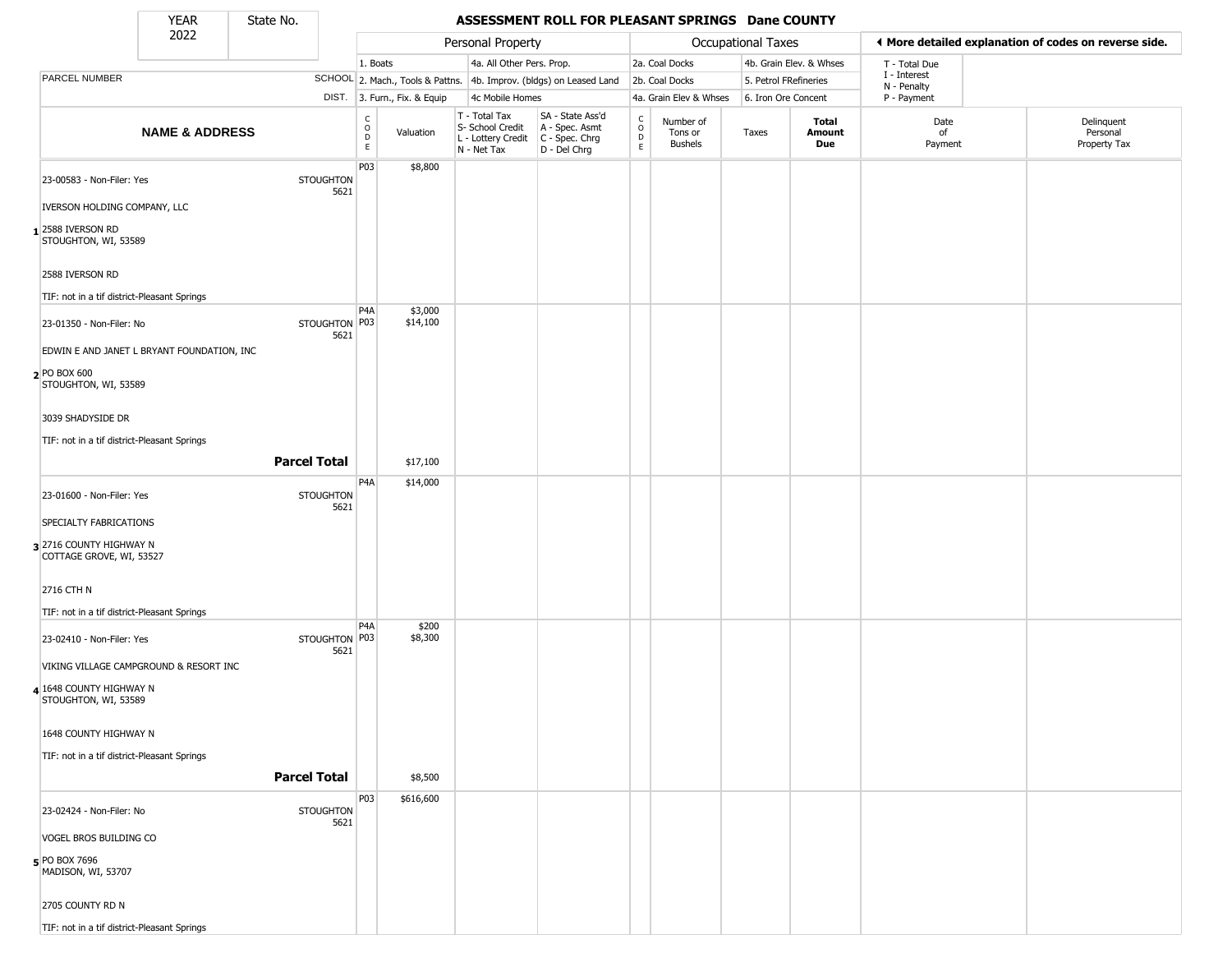|                                                          | <b>YEAR</b>               | State No.                                               |                          |                         |                              |                                                                                         | ASSESSMENT ROLL FOR PLEASANT SPRINGS Dane COUNTY                    |                                                                    |                                        |                    |                               |                             |                                                       |
|----------------------------------------------------------|---------------------------|---------------------------------------------------------|--------------------------|-------------------------|------------------------------|-----------------------------------------------------------------------------------------|---------------------------------------------------------------------|--------------------------------------------------------------------|----------------------------------------|--------------------|-------------------------------|-----------------------------|-------------------------------------------------------|
|                                                          | 2022                      |                                                         |                          |                         |                              | Personal Property                                                                       |                                                                     |                                                                    |                                        | Occupational Taxes |                               |                             | I More detailed explanation of codes on reverse side. |
|                                                          |                           |                                                         |                          | 1. Boats                |                              | 4a. All Other Pers. Prop.                                                               |                                                                     |                                                                    | 2a. Coal Docks                         |                    | 4b. Grain Elev. & Whses       | T - Total Due               |                                                       |
| <b>PARCEL NUMBER</b>                                     |                           |                                                         |                          |                         |                              |                                                                                         | SCHOOL 2. Mach., Tools & Pattns. 4b. Improv. (bldgs) on Leased Land |                                                                    | 2b. Coal Docks                         |                    | 5. Petrol FRefineries         | I - Interest<br>N - Penalty |                                                       |
|                                                          |                           |                                                         |                          |                         | DIST. 3. Furn., Fix. & Equip | 4c Mobile Homes                                                                         |                                                                     |                                                                    | 4a. Grain Elev & Whses                 |                    | 6. Iron Ore Concent           | P - Payment                 |                                                       |
|                                                          | <b>NAME &amp; ADDRESS</b> |                                                         |                          | C<br>$\circ$<br>D<br>E. | Valuation                    | T - Total Tax<br>S- School Credit<br>L - Lottery Credit   C - Spec. Chrg<br>N - Net Tax | SA - State Ass'd<br>A - Spec. Asmt<br>D - Del Chrg                  | $\begin{smallmatrix} C \\ O \\ D \end{smallmatrix}$<br>$\mathsf E$ | Number of<br>Tons or<br><b>Bushels</b> | Taxes              | Total<br><b>Amount</b><br>Due | Date<br>of<br>Payment       | Delinquent<br>Personal<br>Property Tax                |
| 23-02690 - Non-Filer: No                                 |                           |                                                         | STOUGHTON P4A<br>5621    | P03                     | \$10,500<br>\$61,800         |                                                                                         |                                                                     |                                                                    |                                        |                    |                               |                             |                                                       |
| <b>ASSOCIATION</b>                                       |                           | COMMUNITY HEALTH AND WELLNESS CENTER STOUGHTON HOSPITAL |                          |                         |                              |                                                                                         |                                                                     |                                                                    |                                        |                    |                               |                             |                                                       |
| 6 900 RIDGE STREET<br>STOUGHTON, WI, 53589               |                           |                                                         |                          |                         |                              |                                                                                         |                                                                     |                                                                    |                                        |                    |                               |                             |                                                       |
| 3162 COUNTY RD B                                         |                           |                                                         |                          |                         |                              |                                                                                         |                                                                     |                                                                    |                                        |                    |                               |                             |                                                       |
| TIF: not in a tif district-Pleasant Springs              |                           |                                                         |                          |                         |                              |                                                                                         |                                                                     |                                                                    |                                        |                    |                               |                             |                                                       |
|                                                          |                           | <b>Parcel Total</b>                                     |                          |                         | \$72,300                     |                                                                                         |                                                                     |                                                                    |                                        |                    |                               |                             |                                                       |
| 23-02707 - Non-Filer: Yes                                |                           |                                                         | <b>STOUGHTON</b><br>5621 | P4A                     | \$1,200                      |                                                                                         |                                                                     |                                                                    |                                        |                    |                               |                             |                                                       |
| AMERICAN OUTDOOR SERVICES JEFF ARNESON                   |                           |                                                         |                          |                         |                              |                                                                                         |                                                                     |                                                                    |                                        |                    |                               |                             |                                                       |
| 7 1960 COUNTY HIGHWAY N<br>STOUGHTON, WI, 53589          |                           |                                                         |                          |                         |                              |                                                                                         |                                                                     |                                                                    |                                        |                    |                               |                             |                                                       |
| 1960 COUNTY HWY N                                        |                           |                                                         |                          |                         |                              |                                                                                         |                                                                     |                                                                    |                                        |                    |                               |                             |                                                       |
| TIF: not in a tif district-Pleasant Springs              |                           |                                                         |                          |                         |                              |                                                                                         |                                                                     |                                                                    |                                        |                    |                               |                             |                                                       |
| 23-02708 - Non-Filer: No                                 |                           |                                                         | STOUGHTON P03<br>5621    | P <sub>4</sub> A        | \$100<br>\$300               |                                                                                         |                                                                     |                                                                    |                                        |                    |                               |                             |                                                       |
| VIKE PLUMBING, INC DALE VIKE                             |                           |                                                         |                          |                         |                              |                                                                                         |                                                                     |                                                                    |                                        |                    |                               |                             |                                                       |
| 8 1611 PLEASANT HILL RD<br>STOUGHTON, WI, 53589          |                           |                                                         |                          |                         |                              |                                                                                         |                                                                     |                                                                    |                                        |                    |                               |                             |                                                       |
| 1611 PLEASANT HILLS RD                                   |                           |                                                         |                          |                         |                              |                                                                                         |                                                                     |                                                                    |                                        |                    |                               |                             |                                                       |
| TIF: not in a tif district-Pleasant Springs              |                           |                                                         |                          |                         |                              |                                                                                         |                                                                     |                                                                    |                                        |                    |                               |                             |                                                       |
|                                                          |                           | <b>Parcel Total</b>                                     |                          |                         | \$400                        |                                                                                         |                                                                     |                                                                    |                                        |                    |                               |                             |                                                       |
| 23-02711 - Non-Filer: No                                 |                           |                                                         | STOUGHTON P03<br>5621    | P4A                     | \$4,000<br>\$24,000          |                                                                                         |                                                                     |                                                                    |                                        |                    |                               |                             |                                                       |
| ROAD RANGER LLC DBA SUBWAY                               |                           |                                                         |                          |                         |                              |                                                                                         |                                                                     |                                                                    |                                        |                    |                               |                             |                                                       |
| 9 1501 WOODFIELD RD, SUITE 300S<br>SCHAUMBURG, IL, 60173 |                           |                                                         |                          |                         |                              |                                                                                         |                                                                     |                                                                    |                                        |                    |                               |                             |                                                       |
| 2762 COUNTY HWY N                                        |                           |                                                         |                          |                         |                              |                                                                                         |                                                                     |                                                                    |                                        |                    |                               |                             |                                                       |
| TIF: not in a tif district-Pleasant Springs              |                           |                                                         |                          |                         |                              |                                                                                         |                                                                     |                                                                    |                                        |                    |                               |                             |                                                       |
|                                                          |                           | <b>Parcel Total</b>                                     |                          |                         | \$28,000                     |                                                                                         |                                                                     |                                                                    |                                        |                    |                               |                             |                                                       |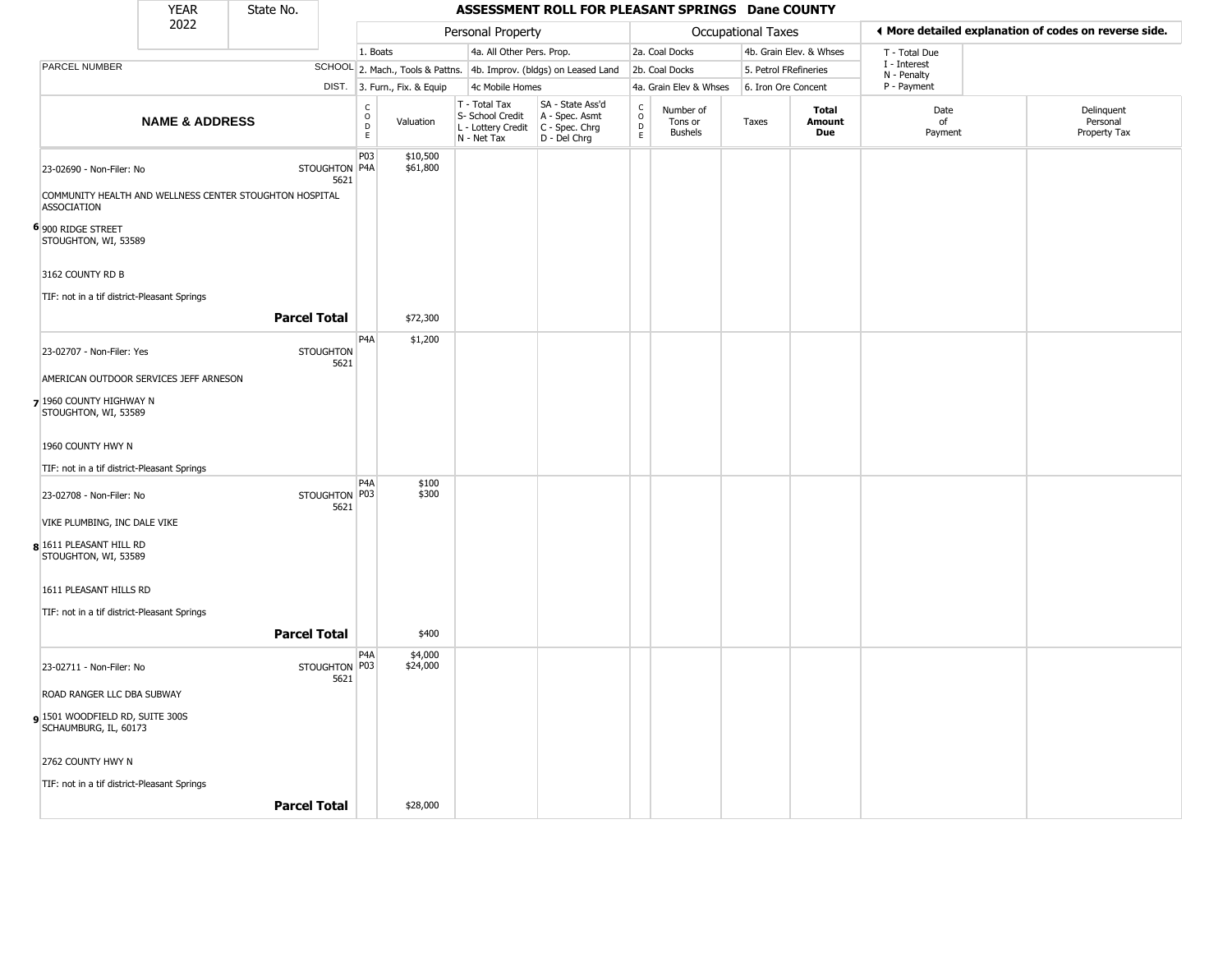|                                                             | <b>YEAR</b>               | State No.                |                                   |                              |                                                                                       | ASSESSMENT ROLL FOR PLEASANT SPRINGS Dane COUNTY                    |                        |                                        |                       |                         |                             |                                                       |
|-------------------------------------------------------------|---------------------------|--------------------------|-----------------------------------|------------------------------|---------------------------------------------------------------------------------------|---------------------------------------------------------------------|------------------------|----------------------------------------|-----------------------|-------------------------|-----------------------------|-------------------------------------------------------|
|                                                             | 2022                      |                          |                                   |                              | Personal Property                                                                     |                                                                     |                        |                                        | Occupational Taxes    |                         |                             | ♦ More detailed explanation of codes on reverse side. |
|                                                             |                           |                          | 1. Boats                          |                              | 4a. All Other Pers. Prop.                                                             |                                                                     |                        | 2a. Coal Docks                         |                       | 4b. Grain Elev. & Whses | T - Total Due               |                                                       |
| PARCEL NUMBER                                               |                           |                          |                                   |                              |                                                                                       | SCHOOL 2. Mach., Tools & Pattns. 4b. Improv. (bldgs) on Leased Land |                        | 2b. Coal Docks                         | 5. Petrol FRefineries |                         | I - Interest<br>N - Penalty |                                                       |
|                                                             |                           |                          |                                   | DIST. 3. Furn., Fix. & Equip | 4c Mobile Homes                                                                       |                                                                     |                        | 4a. Grain Elev & Whses                 | 6. Iron Ore Concent   |                         | P - Payment                 |                                                       |
|                                                             | <b>NAME &amp; ADDRESS</b> |                          | $\frac{c}{0}$<br>$\mathsf D$<br>E | Valuation                    | T - Total Tax<br>S- School Credit<br>L - Lottery Credit C - Spec. Chrg<br>N - Net Tax | SA - State Ass'd<br>A - Spec. Asmt<br>D - Del Chrg                  | C<br>$\circ$<br>D<br>E | Number of<br>Tons or<br><b>Bushels</b> | Taxes                 | Total<br>Amount<br>Due  | Date<br>of<br>Payment       | Delinguent<br>Personal<br>Property Tax                |
| 23-02721 - Non-Filer: No<br>LAMAR ADVERTISING OF JANESVILLE |                           | <b>STOUGHTON</b><br>5621 | P <sub>4</sub> A                  | \$23,900                     |                                                                                       |                                                                     |                        |                                        |                       |                         |                             |                                                       |
| 10 PO BOX 66338<br>BATON ROUGE, LA, 70896                   |                           |                          |                                   |                              |                                                                                       |                                                                     |                        |                                        |                       |                         |                             |                                                       |
| VARIOUS                                                     |                           |                          |                                   |                              |                                                                                       |                                                                     |                        |                                        |                       |                         |                             |                                                       |
| TIF: not in a tif district-Pleasant Springs                 |                           |                          | P <sub>4</sub> A                  |                              |                                                                                       |                                                                     |                        |                                        |                       |                         |                             |                                                       |
| 23-02722 - Non-Filer: No                                    |                           | STOUGHTON P03<br>5621    |                                   | \$2,000<br>\$6,500           |                                                                                       |                                                                     |                        |                                        |                       |                         |                             |                                                       |
| LIFE IN PARADISE, LLC KERRY HAUGE                           |                           |                          |                                   |                              |                                                                                       |                                                                     |                        |                                        |                       |                         |                             |                                                       |
| 11 3103 OAK ST<br>COTTAGE GROVE, WI, 53527-9511             |                           |                          |                                   |                              |                                                                                       |                                                                     |                        |                                        |                       |                         |                             |                                                       |
| 3103 OAK ST                                                 |                           |                          |                                   |                              |                                                                                       |                                                                     |                        |                                        |                       |                         |                             |                                                       |
| TIF: not in a tif district-Pleasant Springs                 |                           | <b>Parcel Total</b>      |                                   | \$8,500                      |                                                                                       |                                                                     |                        |                                        |                       |                         |                             |                                                       |
| 23-02731 - Non-Filer: Yes                                   |                           | <b>STOUGHTON</b>         | P03                               | \$200                        |                                                                                       |                                                                     |                        |                                        |                       |                         |                             |                                                       |
|                                                             |                           | 5621                     |                                   |                              |                                                                                       |                                                                     |                        |                                        |                       |                         |                             |                                                       |
| DC ETCHINGS, INC DICK COWAN                                 |                           |                          |                                   |                              |                                                                                       |                                                                     |                        |                                        |                       |                         |                             |                                                       |
| 12 2119 YELLOW OAK RD<br>STOUGHTON, WI, 53589               |                           |                          |                                   |                              |                                                                                       |                                                                     |                        |                                        |                       |                         |                             |                                                       |
| 2119 YELLOW OAK RD                                          |                           |                          |                                   |                              |                                                                                       |                                                                     |                        |                                        |                       |                         |                             |                                                       |
| TIF: not in a tif district-Pleasant Springs                 |                           |                          | P <sub>4</sub> A                  | \$6,300                      |                                                                                       |                                                                     |                        |                                        |                       |                         |                             |                                                       |
| 23-02738 - Non-Filer: No                                    |                           | STOUGHTON P03<br>5621    |                                   | \$138,900                    |                                                                                       |                                                                     |                        |                                        |                       |                         |                             |                                                       |
| ROAD RANGER LLC (TRUCK STOP)                                |                           |                          |                                   |                              |                                                                                       |                                                                     |                        |                                        |                       |                         |                             |                                                       |
| 13 1501 WOODFIELD RD, SUITE 300S<br>SCHAUMBURG, IL, 60137   |                           |                          |                                   |                              |                                                                                       |                                                                     |                        |                                        |                       |                         |                             |                                                       |
| 2762 COUNTY HIGHWAY N                                       |                           |                          |                                   |                              |                                                                                       |                                                                     |                        |                                        |                       |                         |                             |                                                       |
| TIF: not in a tif district-Pleasant Springs                 |                           | <b>Parcel Total</b>      |                                   | \$145,200                    |                                                                                       |                                                                     |                        |                                        |                       |                         |                             |                                                       |
|                                                             |                           |                          | P03                               | \$15,900                     |                                                                                       |                                                                     |                        |                                        |                       |                         |                             |                                                       |
| 23-02757 - Non-Filer: Yes<br>SDC DRYWALL, INC.              |                           | <b>STOUGHTON</b><br>5621 |                                   |                              |                                                                                       |                                                                     |                        |                                        |                       |                         |                             |                                                       |
|                                                             |                           |                          |                                   |                              |                                                                                       |                                                                     |                        |                                        |                       |                         |                             |                                                       |
| 14 2521 KOSHKONONG RD<br>STOUGHTON, WI, 53589               |                           |                          |                                   |                              |                                                                                       |                                                                     |                        |                                        |                       |                         |                             |                                                       |
| 2521 KOSHKONONG RD                                          |                           |                          |                                   |                              |                                                                                       |                                                                     |                        |                                        |                       |                         |                             |                                                       |
| TIF: not in a tif district-Pleasant Springs                 |                           |                          |                                   |                              |                                                                                       |                                                                     |                        |                                        |                       |                         |                             |                                                       |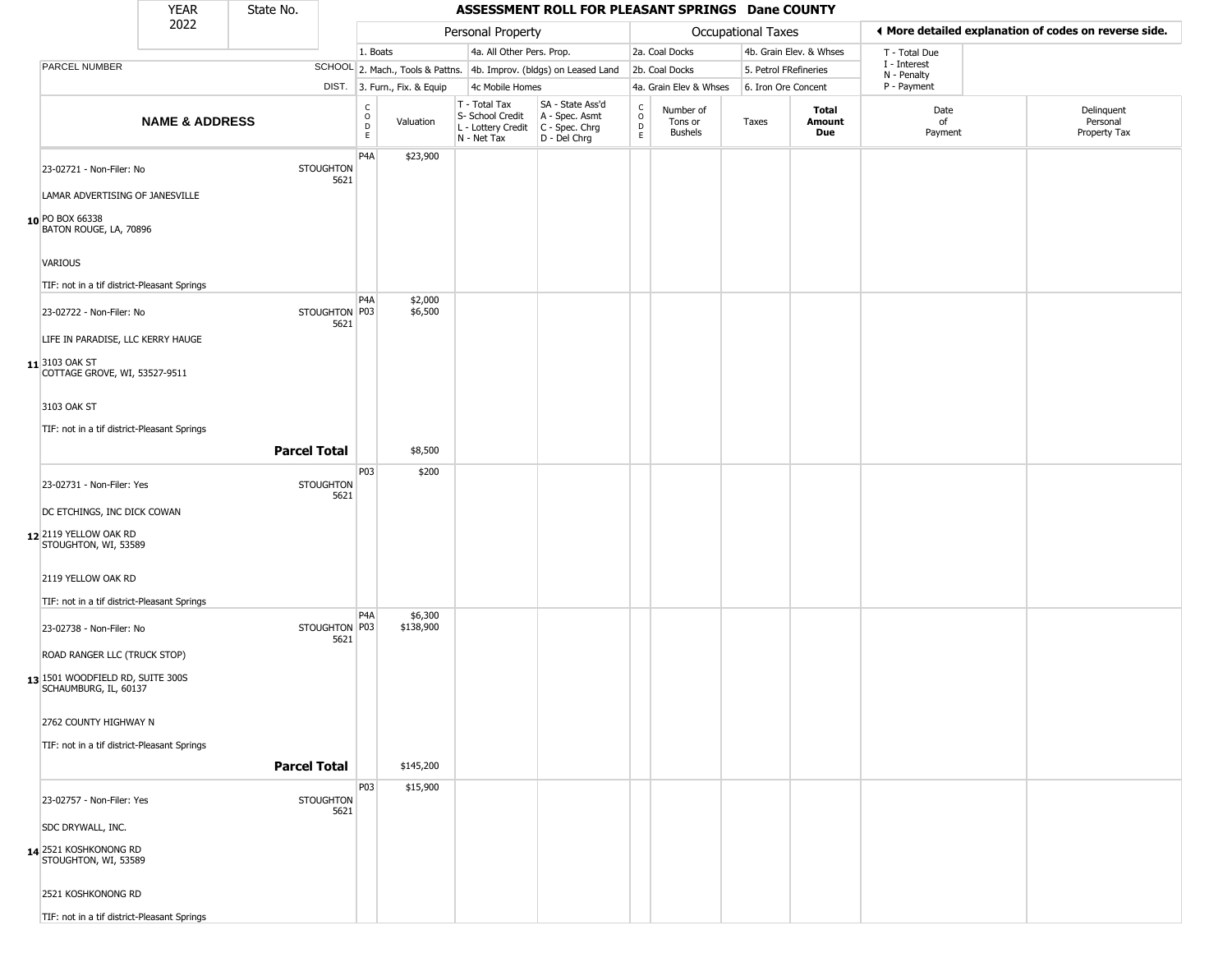|                                                       | <b>YEAR</b>               | State No.                |                                            |                              |                                                  | ASSESSMENT ROLL FOR PLEASANT SPRINGS Dane COUNTY                                          |                                    |                                        |                       |                         |                             |                                                       |
|-------------------------------------------------------|---------------------------|--------------------------|--------------------------------------------|------------------------------|--------------------------------------------------|-------------------------------------------------------------------------------------------|------------------------------------|----------------------------------------|-----------------------|-------------------------|-----------------------------|-------------------------------------------------------|
|                                                       | 2022                      |                          |                                            |                              | Personal Property                                |                                                                                           |                                    |                                        | Occupational Taxes    |                         |                             | ◀ More detailed explanation of codes on reverse side. |
|                                                       |                           |                          | 1. Boats                                   |                              | 4a. All Other Pers. Prop.                        |                                                                                           |                                    | 2a. Coal Docks                         |                       | 4b. Grain Elev. & Whses | T - Total Due               |                                                       |
| PARCEL NUMBER                                         |                           |                          |                                            |                              |                                                  | SCHOOL 2. Mach., Tools & Pattns. 4b. Improv. (bldgs) on Leased Land                       |                                    | 2b. Coal Docks                         | 5. Petrol FRefineries |                         | I - Interest<br>N - Penalty |                                                       |
|                                                       |                           |                          |                                            | DIST. 3. Furn., Fix. & Equip | 4c Mobile Homes                                  |                                                                                           |                                    | 4a. Grain Elev & Whses                 | 6. Iron Ore Concent   |                         | P - Payment                 |                                                       |
|                                                       | <b>NAME &amp; ADDRESS</b> |                          | $\frac{c}{0}$<br>$\mathsf{D}_{\mathsf{E}}$ | Valuation                    | T - Total Tax<br>S- School Credit<br>N - Net Tax | SA - State Ass'd<br>A - Spec. Asmt<br>L - Lottery Credit   C - Spec. Chrg<br>D - Del Chrg | $\frac{c}{0}$<br>$\mathsf{D}$<br>E | Number of<br>Tons or<br><b>Bushels</b> | Taxes                 | Total<br>Amount<br>Due  | Date<br>of<br>Payment       | Delinquent<br>Personal<br>Property Tax                |
| 23-02769 - Non-Filer: No                              |                           | <b>MCFARLAND</b><br>3381 | P03                                        | \$200                        |                                                  |                                                                                           |                                    |                                        |                       |                         |                             |                                                       |
| HAVEY PLUMBING, INC                                   |                           |                          |                                            |                              |                                                  |                                                                                           |                                    |                                        |                       |                         |                             |                                                       |
| 15 2874 DOOR CREEK ROAD<br>STOUGHTON, WI, 53589       |                           |                          |                                            |                              |                                                  |                                                                                           |                                    |                                        |                       |                         |                             |                                                       |
| 2874 DOOR CREEK ROAD                                  |                           |                          |                                            |                              |                                                  |                                                                                           |                                    |                                        |                       |                         |                             |                                                       |
| TIF: not in a tif district-Pleasant Springs           |                           |                          |                                            |                              |                                                  |                                                                                           |                                    |                                        |                       |                         |                             |                                                       |
| 23-02776 - Non-Filer: Yes                             |                           | <b>STOUGHTON</b><br>5621 | P03                                        | \$18,400                     |                                                  |                                                                                           |                                    |                                        |                       |                         |                             |                                                       |
| I-90 BP/AMOCO GOLDEN OIL COMPANY                      |                           |                          |                                            |                              |                                                  |                                                                                           |                                    |                                        |                       |                         |                             |                                                       |
| 16 1170 22ND AVE 2ND FLOOR<br>KENOSHA, WI, 53140-1136 |                           |                          |                                            |                              |                                                  |                                                                                           |                                    |                                        |                       |                         |                             |                                                       |
| 2763 CTH N                                            |                           |                          |                                            |                              |                                                  |                                                                                           |                                    |                                        |                       |                         |                             |                                                       |
| TIF: not in a tif district-Pleasant Springs           |                           |                          |                                            |                              |                                                  |                                                                                           |                                    |                                        |                       |                         |                             |                                                       |
|                                                       |                           | STOUGHTON P03            | P4A                                        | \$2,200<br>\$37,600          |                                                  |                                                                                           |                                    |                                        |                       |                         |                             |                                                       |
| 23-02780 - Non-Filer: Yes                             |                           | 5621                     |                                            |                              |                                                  |                                                                                           |                                    |                                        |                       |                         |                             |                                                       |
| SPRINGERS                                             |                           |                          |                                            |                              |                                                  |                                                                                           |                                    |                                        |                       |                         |                             |                                                       |
| 17 2323 WILLIAMS POINT DR<br>STOUGHTON, WI, 53589     |                           |                          |                                            |                              |                                                  |                                                                                           |                                    |                                        |                       |                         |                             |                                                       |
| 3097 SUNNYSIDE ST                                     |                           |                          |                                            |                              |                                                  |                                                                                           |                                    |                                        |                       |                         |                             |                                                       |
| TIF: not in a tif district-Pleasant Springs           |                           |                          |                                            |                              |                                                  |                                                                                           |                                    |                                        |                       |                         |                             |                                                       |
|                                                       |                           | <b>Parcel Total</b>      |                                            | \$39,800                     |                                                  |                                                                                           |                                    |                                        |                       |                         |                             |                                                       |
|                                                       |                           |                          | P03                                        | \$800                        |                                                  |                                                                                           |                                    |                                        |                       |                         |                             |                                                       |
| 23-02784 - Non-Filer: Yes                             |                           | <b>STOUGHTON</b>         |                                            |                              |                                                  |                                                                                           |                                    |                                        |                       |                         |                             |                                                       |
| TROY'S HEATING & COOLING INC                          |                           | 5621                     |                                            |                              |                                                  |                                                                                           |                                    |                                        |                       |                         |                             |                                                       |
| 18 1728 OAKVIEW DR<br>STOUGHTON, WI, 53589            |                           |                          |                                            |                              |                                                  |                                                                                           |                                    |                                        |                       |                         |                             |                                                       |
| 1728 OAKVIEW DR                                       |                           |                          |                                            |                              |                                                  |                                                                                           |                                    |                                        |                       |                         |                             |                                                       |
| TIF: not in a tif district-Pleasant Springs           |                           |                          |                                            |                              |                                                  |                                                                                           |                                    |                                        |                       |                         |                             |                                                       |
|                                                       |                           |                          | <b>P03</b>                                 | \$8,800                      |                                                  |                                                                                           |                                    |                                        |                       |                         |                             |                                                       |
| 23-02792 - Non-Filer: No                              |                           | <b>STOUGHTON</b><br>5621 |                                            |                              |                                                  |                                                                                           |                                    |                                        |                       |                         |                             |                                                       |
| <b>DISH NETWORK, LLC</b>                              |                           |                          |                                            |                              |                                                  |                                                                                           |                                    |                                        |                       |                         |                             |                                                       |
| 19 PO BOX 6623<br>ENGLEWOOD, CO, 80155                |                           |                          |                                            |                              |                                                  |                                                                                           |                                    |                                        |                       |                         |                             |                                                       |
| VARIOUS                                               |                           |                          |                                            |                              |                                                  |                                                                                           |                                    |                                        |                       |                         |                             |                                                       |
| TIF: not in a tif district-Pleasant Springs           |                           |                          |                                            |                              |                                                  |                                                                                           |                                    |                                        |                       |                         |                             |                                                       |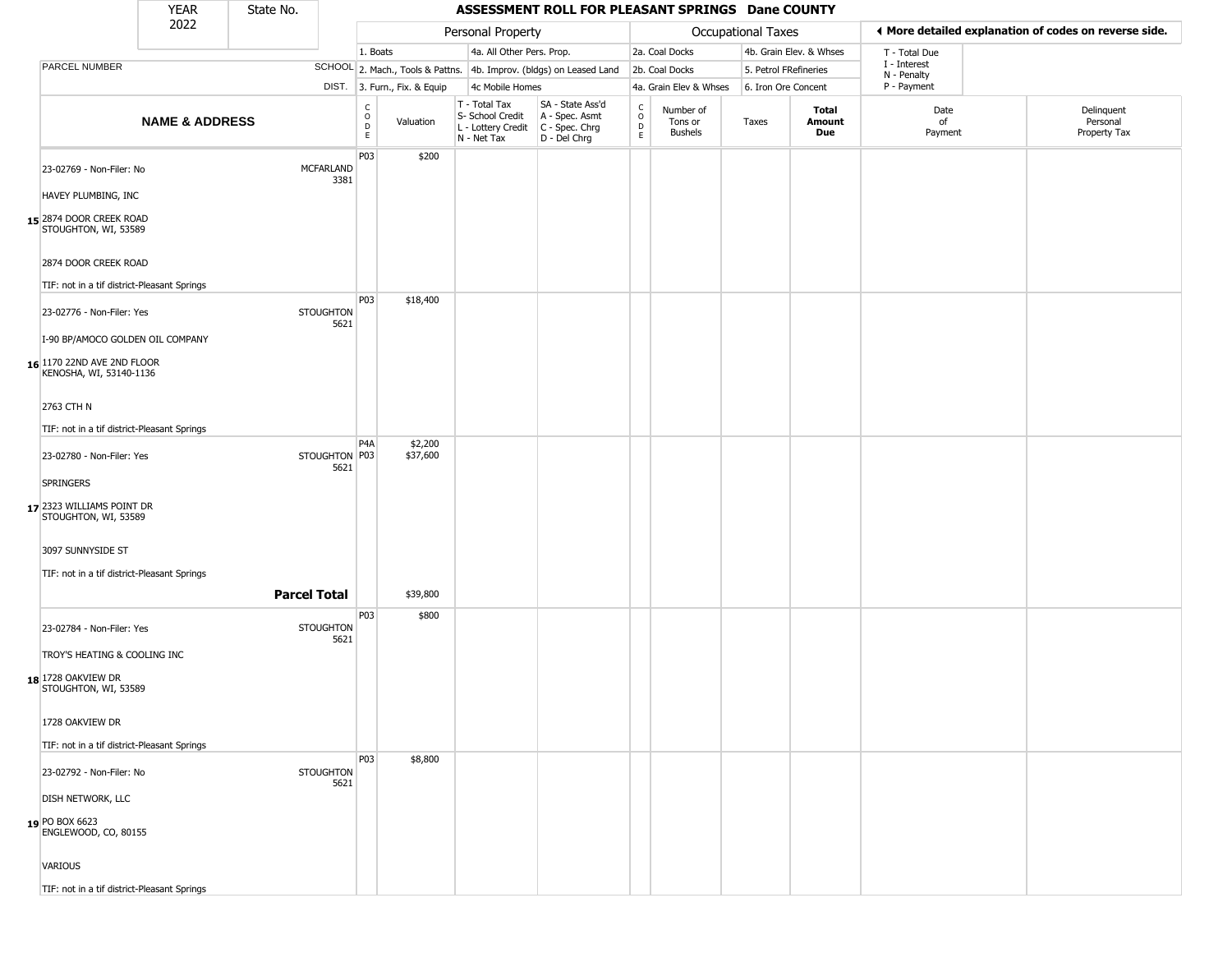|         |                                                                      | <b>YEAR</b>                            | State No.           |                          |                                                |                              |                                                                                         | ASSESSMENT ROLL FOR PLEASANT SPRINGS Dane COUNTY                    |                                                |                                        |                     |                         |                             |                                                       |
|---------|----------------------------------------------------------------------|----------------------------------------|---------------------|--------------------------|------------------------------------------------|------------------------------|-----------------------------------------------------------------------------------------|---------------------------------------------------------------------|------------------------------------------------|----------------------------------------|---------------------|-------------------------|-----------------------------|-------------------------------------------------------|
|         |                                                                      | 2022                                   |                     |                          |                                                |                              | Personal Property                                                                       |                                                                     |                                                |                                        | Occupational Taxes  |                         |                             | ♦ More detailed explanation of codes on reverse side. |
|         |                                                                      |                                        |                     |                          | 1. Boats                                       |                              | 4a. All Other Pers. Prop.                                                               |                                                                     |                                                | 2a. Coal Docks                         |                     | 4b. Grain Elev. & Whses | T - Total Due               |                                                       |
|         | PARCEL NUMBER                                                        |                                        |                     |                          |                                                |                              |                                                                                         | SCHOOL 2. Mach., Tools & Pattns. 4b. Improv. (bldgs) on Leased Land |                                                | 2b. Coal Docks                         |                     | 5. Petrol FRefineries   | I - Interest<br>N - Penalty |                                                       |
|         |                                                                      |                                        |                     |                          |                                                | DIST. 3. Furn., Fix. & Equip | 4c Mobile Homes                                                                         |                                                                     |                                                | 4a. Grain Elev & Whses                 | 6. Iron Ore Concent |                         | P - Payment                 |                                                       |
|         |                                                                      | <b>NAME &amp; ADDRESS</b>              |                     |                          | $\begin{matrix} 0 \\ 0 \\ D \end{matrix}$<br>E | Valuation                    | T - Total Tax<br>S- School Credit<br>L - Lottery Credit   C - Spec. Chrg<br>N - Net Tax | SA - State Ass'd<br>A - Spec. Asmt<br>D - Del Chrg                  | $\begin{matrix} 0 \\ 0 \\ D \end{matrix}$<br>E | Number of<br>Tons or<br><b>Bushels</b> | Taxes               | Total<br>Amount<br>Due  | Date<br>of<br>Payment       | Delinquent<br>Personal<br>Property Tax                |
|         | 23-02793 - Non-Filer: No<br>DRM, INC ARBY'S #8672                    |                                        |                     | STOUGHTON P03<br>5621    | P <sub>4</sub> A                               | \$2,500<br>\$71,300          |                                                                                         |                                                                     |                                                |                                        |                     |                         |                             |                                                       |
|         | 20 5324 N 134 AVE<br>OMAHA, NE, 68164                                |                                        |                     |                          |                                                |                              |                                                                                         |                                                                     |                                                |                                        |                     |                         |                             |                                                       |
|         | 2763 COUNTY HIGHWAY N<br>TIF: not in a tif district-Pleasant Springs |                                        |                     |                          |                                                |                              |                                                                                         |                                                                     |                                                |                                        |                     |                         |                             |                                                       |
|         |                                                                      |                                        | <b>Parcel Total</b> |                          |                                                | \$73,800                     |                                                                                         |                                                                     |                                                |                                        |                     |                         |                             |                                                       |
|         | 23-02803 - Non-Filer: No                                             |                                        |                     | <b>STOUGHTON</b><br>5621 | P03                                            | \$2,700                      |                                                                                         |                                                                     |                                                |                                        |                     |                         |                             |                                                       |
|         | 21 5310 CYPRESS CENTER DR STE 110<br>TAMPA, FL, 33609                | PITNEY BOWES GLOBAL FINANCIAL SVCS LLC |                     |                          |                                                |                              |                                                                                         |                                                                     |                                                |                                        |                     |                         |                             |                                                       |
| VARIOUS |                                                                      |                                        |                     |                          |                                                |                              |                                                                                         |                                                                     |                                                |                                        |                     |                         |                             |                                                       |
|         | TIF: not in a tif district-Pleasant Springs                          |                                        |                     |                          |                                                |                              |                                                                                         |                                                                     |                                                |                                        |                     |                         |                             |                                                       |
|         | 23-02813 - Non-Filer: Yes                                            |                                        |                     | STOUGHTON P03<br>5621    | P <sub>4</sub> A                               | \$200<br>\$3,100             |                                                                                         |                                                                     |                                                |                                        |                     |                         |                             |                                                       |
|         | UNIVERSAL ROOFING<br>22 2887 CTN MN<br>STOUGHTON, WI, 53589          |                                        |                     |                          |                                                |                              |                                                                                         |                                                                     |                                                |                                        |                     |                         |                             |                                                       |
|         | 2887 CTN MN                                                          |                                        |                     |                          |                                                |                              |                                                                                         |                                                                     |                                                |                                        |                     |                         |                             |                                                       |
|         | TIF: not in a tif district-Pleasant Springs                          |                                        | <b>Parcel Total</b> |                          |                                                | \$3,300                      |                                                                                         |                                                                     |                                                |                                        |                     |                         |                             |                                                       |
|         | 23-02814 - Non-Filer: Yes                                            |                                        |                     | <b>STOUGHTON</b><br>5621 | P03                                            | \$2,900                      |                                                                                         |                                                                     |                                                |                                        |                     |                         |                             |                                                       |
|         | CREATIVE MODE, LLC                                                   |                                        |                     |                          |                                                |                              |                                                                                         |                                                                     |                                                |                                        |                     |                         |                             |                                                       |
|         | 23 2934 CTH MN<br>STOUGHTON, WI, 53589                               |                                        |                     |                          |                                                |                              |                                                                                         |                                                                     |                                                |                                        |                     |                         |                             |                                                       |
|         | 2934 CTH MN                                                          |                                        |                     |                          |                                                |                              |                                                                                         |                                                                     |                                                |                                        |                     |                         |                             |                                                       |
|         | TIF: not in a tif district-Pleasant Springs                          |                                        |                     |                          |                                                |                              |                                                                                         |                                                                     |                                                |                                        |                     |                         |                             |                                                       |
|         | 23-02821 - Non-Filer: Yes                                            |                                        |                     | <b>STOUGHTON</b><br>5621 | <b>P03</b>                                     | \$100                        |                                                                                         |                                                                     |                                                |                                        |                     |                         |                             |                                                       |
|         | PYRAMID APPRAISALS<br>24 3032 LINNERUD DR<br>STOUGHTON, WI, 53589    |                                        |                     |                          |                                                |                              |                                                                                         |                                                                     |                                                |                                        |                     |                         |                             |                                                       |
|         | 3032 LINNERUD DR                                                     |                                        |                     |                          |                                                |                              |                                                                                         |                                                                     |                                                |                                        |                     |                         |                             |                                                       |
|         | TIF: not in a tif district-Pleasant Springs                          |                                        |                     |                          |                                                |                              |                                                                                         |                                                                     |                                                |                                        |                     |                         |                             |                                                       |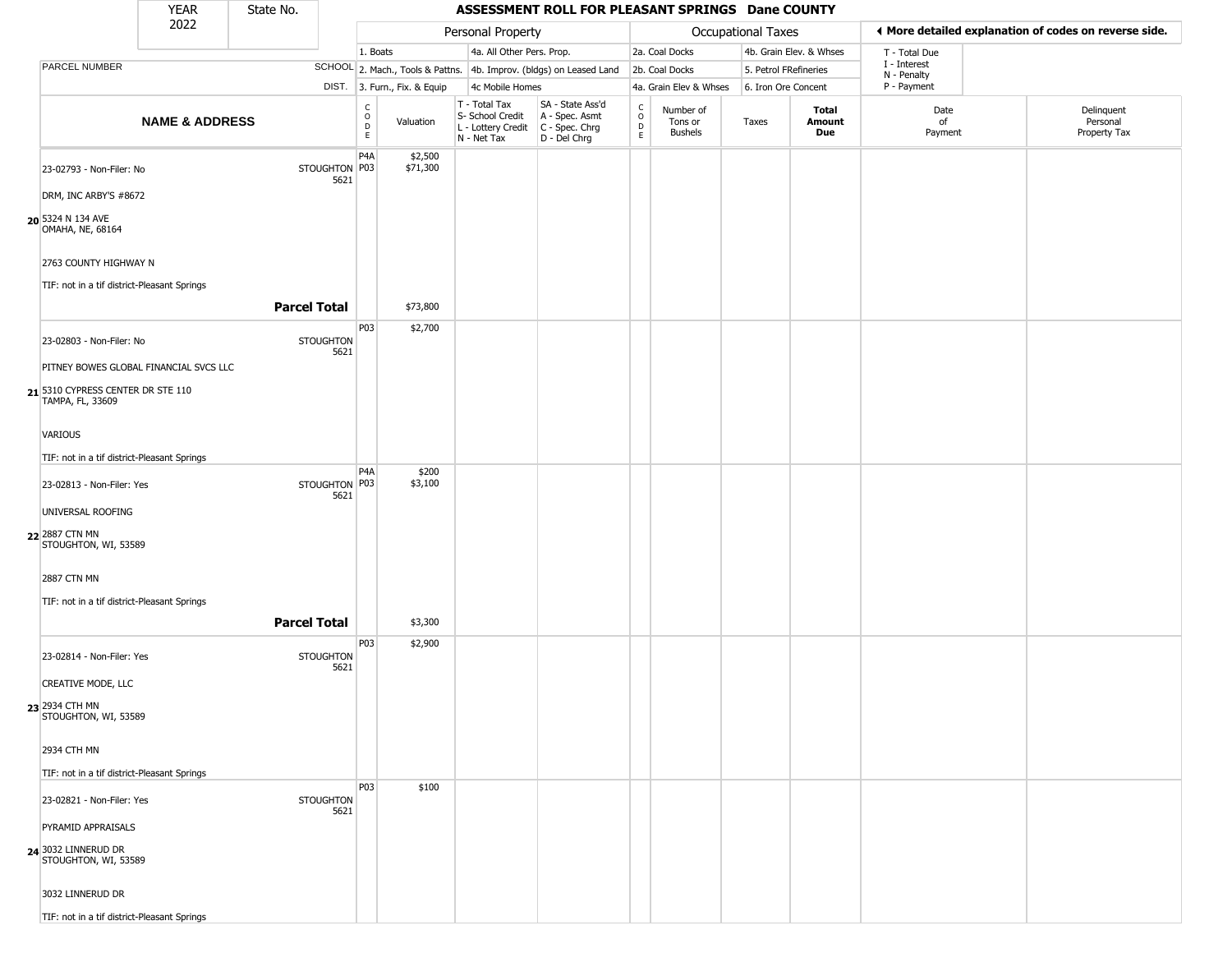|                                                                                      | <b>YEAR</b>               | State No.                |                                                                    |                              |                                                                                         | ASSESSMENT ROLL FOR PLEASANT SPRINGS Dane COUNTY                    |                                                |                                 |                     |                         |                             |                                                       |
|--------------------------------------------------------------------------------------|---------------------------|--------------------------|--------------------------------------------------------------------|------------------------------|-----------------------------------------------------------------------------------------|---------------------------------------------------------------------|------------------------------------------------|---------------------------------|---------------------|-------------------------|-----------------------------|-------------------------------------------------------|
|                                                                                      | 2022                      |                          |                                                                    |                              | Personal Property                                                                       |                                                                     |                                                |                                 | Occupational Taxes  |                         |                             | ◀ More detailed explanation of codes on reverse side. |
|                                                                                      |                           |                          | 1. Boats                                                           |                              | 4a. All Other Pers. Prop.                                                               |                                                                     |                                                | 2a. Coal Docks                  |                     | 4b. Grain Elev. & Whses | T - Total Due               |                                                       |
| PARCEL NUMBER                                                                        |                           |                          |                                                                    |                              |                                                                                         | SCHOOL 2. Mach., Tools & Pattns. 4b. Improv. (bldgs) on Leased Land |                                                | 2b. Coal Docks                  |                     | 5. Petrol FRefineries   | I - Interest<br>N - Penalty |                                                       |
|                                                                                      |                           |                          |                                                                    | DIST. 3. Furn., Fix. & Equip | 4c Mobile Homes                                                                         |                                                                     |                                                | 4a. Grain Elev & Whses          | 6. Iron Ore Concent |                         | P - Payment                 |                                                       |
|                                                                                      | <b>NAME &amp; ADDRESS</b> |                          | $\begin{smallmatrix} C \\ O \\ D \end{smallmatrix}$<br>$\mathsf E$ | Valuation                    | T - Total Tax<br>S- School Credit<br>L - Lottery Credit   C - Spec. Chrg<br>N - Net Tax | SA - State Ass'd<br>A - Spec. Asmt<br>D - Del Chrg                  | $\begin{matrix} 0 \\ 0 \\ 0 \end{matrix}$<br>E | Number of<br>Tons or<br>Bushels | Taxes               | Total<br>Amount<br>Due  | Date<br>of<br>Payment       | Delinquent<br>Personal<br>Property Tax                |
| 23-02822 - Non-Filer: Yes<br>PLEASANT SPRINGS PUB                                    |                           | STOUGHTON P03<br>5621    | P4A                                                                | \$200<br>\$3,500             |                                                                                         |                                                                     |                                                |                                 |                     |                         |                             |                                                       |
| 25 2630 CTH N<br>STOUGHTON, WI, 53589                                                |                           |                          |                                                                    |                              |                                                                                         |                                                                     |                                                |                                 |                     |                         |                             |                                                       |
| 2630 CTH N<br>TIF: not in a tif district-Pleasant Springs                            |                           |                          |                                                                    |                              |                                                                                         |                                                                     |                                                |                                 |                     |                         |                             |                                                       |
|                                                                                      |                           | <b>Parcel Total</b>      |                                                                    | \$3,700                      |                                                                                         |                                                                     |                                                |                                 |                     |                         |                             |                                                       |
| 23-02838 - Non-Filer: No                                                             |                           | STOUGHTON<br>5621        | P <sub>4</sub> A                                                   | \$1,200                      |                                                                                         |                                                                     |                                                |                                 |                     |                         |                             |                                                       |
| AMERIGAS PROPANE, LP                                                                 |                           |                          |                                                                    |                              |                                                                                         |                                                                     |                                                |                                 |                     |                         |                             |                                                       |
| 26 PO BOX 1240<br>MANCHESTER, NH, 03105                                              |                           |                          |                                                                    |                              |                                                                                         |                                                                     |                                                |                                 |                     |                         |                             |                                                       |
| VARIOUS                                                                              |                           |                          |                                                                    |                              |                                                                                         |                                                                     |                                                |                                 |                     |                         |                             |                                                       |
| TIF: not in a tif district-Pleasant Springs                                          |                           |                          | P03                                                                | \$4,300                      |                                                                                         |                                                                     |                                                |                                 |                     |                         |                             |                                                       |
| 23-02839 - Non-Filer: Yes                                                            |                           | <b>STOUGHTON</b><br>5621 |                                                                    |                              |                                                                                         |                                                                     |                                                |                                 |                     |                         |                             |                                                       |
| ELECTRICAL SOLUTIONS, INC<br>27 2928 COUNTY HWY MN<br>STOUGHTON, WI, 53589           |                           |                          |                                                                    |                              |                                                                                         |                                                                     |                                                |                                 |                     |                         |                             |                                                       |
| 2928 COUNTY HWY MN                                                                   |                           |                          |                                                                    |                              |                                                                                         |                                                                     |                                                |                                 |                     |                         |                             |                                                       |
| TIF: not in a tif district-Pleasant Springs                                          |                           |                          | P03                                                                | \$4,800                      |                                                                                         |                                                                     |                                                |                                 |                     |                         |                             |                                                       |
| 23-02848 - Non-Filer: Yes                                                            |                           | <b>STOUGHTON</b><br>5621 |                                                                    |                              |                                                                                         |                                                                     |                                                |                                 |                     |                         |                             |                                                       |
| MILOTA & ASSOCIATES, INC JR MILLOTA<br>28 1746 KOSHKONONG RD<br>STOUGHTON, WI, 53589 |                           |                          |                                                                    |                              |                                                                                         |                                                                     |                                                |                                 |                     |                         |                             |                                                       |
| 1746 KOSHKONONG RD                                                                   |                           |                          |                                                                    |                              |                                                                                         |                                                                     |                                                |                                 |                     |                         |                             |                                                       |
| TIF: not in a tif district-Pleasant Springs                                          |                           |                          | P03                                                                | \$1,100                      |                                                                                         |                                                                     |                                                |                                 |                     |                         |                             |                                                       |
| 23-02854 - Non-Filer: Yes                                                            |                           | <b>STOUGHTON</b><br>5621 |                                                                    |                              |                                                                                         |                                                                     |                                                |                                 |                     |                         |                             |                                                       |
| NO SHORTS ELECTRIC, LLC                                                              |                           |                          |                                                                    |                              |                                                                                         |                                                                     |                                                |                                 |                     |                         |                             |                                                       |
| 29 1768 KAASE RD<br>STOUGHTON, WI, 53589                                             |                           |                          |                                                                    |                              |                                                                                         |                                                                     |                                                |                                 |                     |                         |                             |                                                       |
| 1768 KAASE RD                                                                        |                           |                          |                                                                    |                              |                                                                                         |                                                                     |                                                |                                 |                     |                         |                             |                                                       |
| TIF: not in a tif district-Pleasant Springs                                          |                           |                          |                                                                    |                              |                                                                                         |                                                                     |                                                |                                 |                     |                         |                             |                                                       |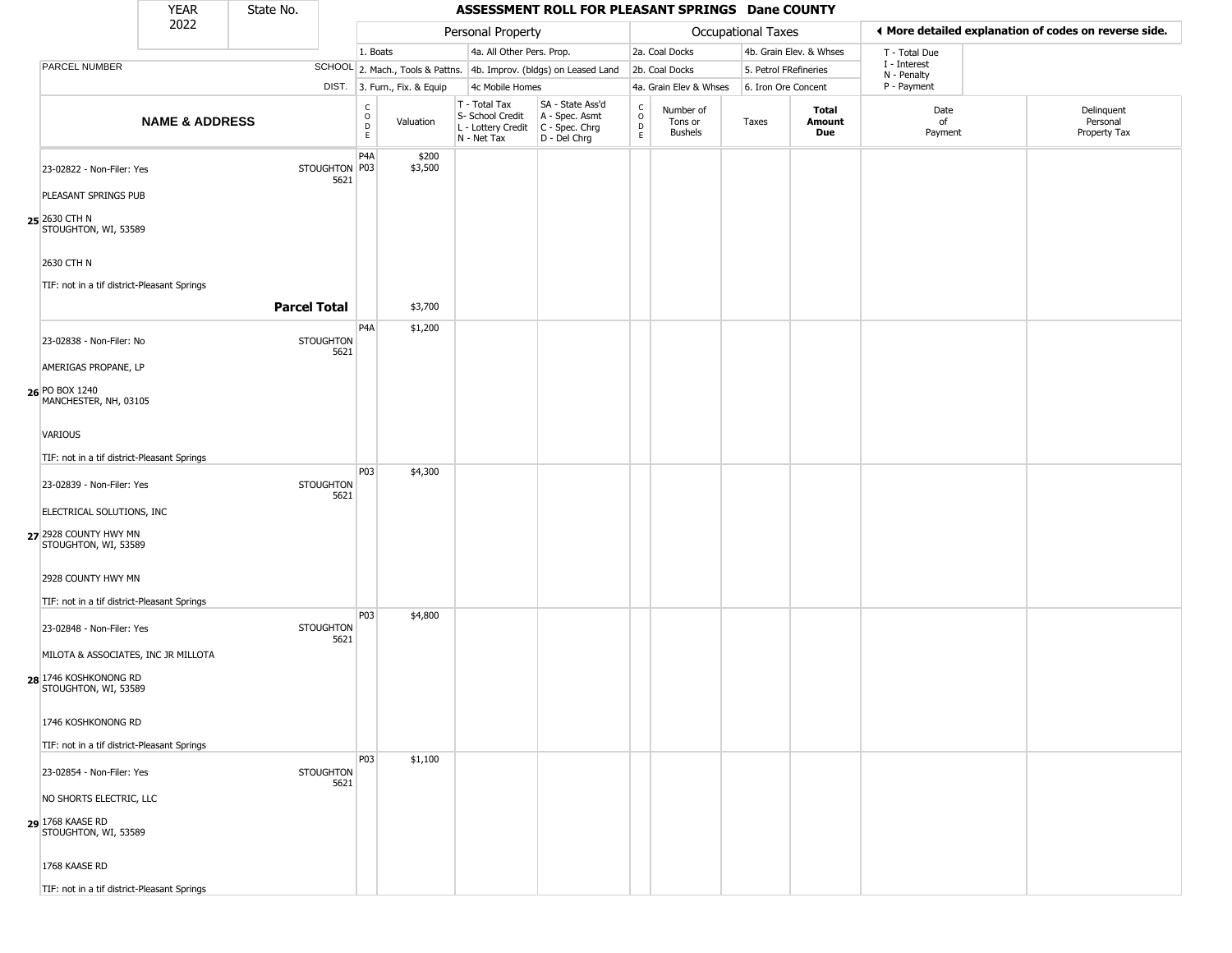|                                                                                                                                   | <b>YEAR</b>               | State No. |                          |                        |                              |                                                                        | ASSESSMENT ROLL FOR PLEASANT SPRINGS Dane COUNTY                     |                                   |                                        |                           |                         |                             |                                                        |
|-----------------------------------------------------------------------------------------------------------------------------------|---------------------------|-----------|--------------------------|------------------------|------------------------------|------------------------------------------------------------------------|----------------------------------------------------------------------|-----------------------------------|----------------------------------------|---------------------------|-------------------------|-----------------------------|--------------------------------------------------------|
|                                                                                                                                   | 2022                      |           |                          |                        |                              | Personal Property                                                      |                                                                      |                                   |                                        | <b>Occupational Taxes</b> |                         |                             | If More detailed explanation of codes on reverse side. |
|                                                                                                                                   |                           |           |                          | 1. Boats               |                              | 4a. All Other Pers. Prop.                                              |                                                                      |                                   | 2a. Coal Docks                         |                           | 4b. Grain Elev. & Whses | T - Total Due               |                                                        |
| <b>PARCEL NUMBER</b>                                                                                                              |                           |           |                          |                        |                              |                                                                        | SCHOOL 2. Mach., Tools & Pattns. 4b. Improv. (bldgs) on Leased Land  |                                   | 2b. Coal Docks                         | 5. Petrol FRefineries     |                         | I - Interest<br>N - Penalty |                                                        |
|                                                                                                                                   |                           |           |                          |                        | DIST. 3. Furn., Fix. & Equip | 4c Mobile Homes                                                        |                                                                      |                                   | 4a. Grain Elev & Whses                 | 6. Iron Ore Concent       |                         | P - Payment                 |                                                        |
|                                                                                                                                   | <b>NAME &amp; ADDRESS</b> |           |                          | C<br>$\circ$<br>D<br>E | Valuation                    | T - Total Tax<br>S- School Credit<br>L - Lottery Credit<br>N - Net Tax | SA - State Ass'd<br>A - Spec. Asmt<br>C - Spec. Chrg<br>D - Del Chrg | $\mathsf{C}$<br>$\circ$<br>D<br>E | Number of<br>Tons or<br><b>Bushels</b> | Taxes                     | Total<br>Amount<br>Due  | Date<br>of<br>Payment       | Delinquent<br>Personal<br>Property Tax                 |
| 23-02856 - Non-Filer: No<br>JOHN & HOLLY PITAS ASSISTED LIVING AND INTERNET BUSINESS<br>30 1902 SPRING RD<br>STOUGHTON, WI, 53589 |                           |           | <b>STOUGHTON</b><br>5621 |                        | \$0                          |                                                                        |                                                                      |                                   |                                        |                           |                         |                             |                                                        |
| 1902 SPRING RD                                                                                                                    |                           |           |                          |                        |                              |                                                                        |                                                                      |                                   |                                        |                           |                         |                             |                                                        |
| TIF: not in a tif district-Pleasant Springs<br>23-02863 - Non-Filer: No<br>ADT, LLC<br>31 PO BOX 54767, PROP TAX DEPT             |                           |           | <b>STOUGHTON</b><br>5621 | P03                    | \$2,400                      |                                                                        |                                                                      |                                   |                                        |                           |                         |                             |                                                        |
| LEXINGTON, KY, 40555<br>VARIOUS<br>TIF: not in a tif district-Pleasant Springs                                                    |                           |           |                          | P <sub>4</sub> A       | \$4,400                      |                                                                        |                                                                      |                                   |                                        |                           |                         |                             |                                                        |
| 23-02881 - Non-Filer: No<br>ADAMS OUTDOOR ADVERTISING<br>32 102 E BADGER RD<br>MADISON, WI, 53713                                 |                           |           | <b>STOUGHTON</b><br>5621 |                        |                              |                                                                        |                                                                      |                                   |                                        |                           |                         |                             |                                                        |
| SIGN AT 2723 HWY N<br>TIF: not in a tif district-Pleasant Springs                                                                 |                           |           |                          |                        |                              |                                                                        |                                                                      |                                   |                                        |                           |                         |                             |                                                        |
| 23-02892 - Non-Filer: No<br>PELLITERI WASTE SYSTEMS                                                                               |                           |           | <b>STOUGHTON</b><br>5621 | P <sub>4</sub> A       | \$61,600                     |                                                                        |                                                                      |                                   |                                        |                           |                         |                             |                                                        |
| 33 PO BOX 259426<br>MADISON, WI, 53725<br>VARIOUS                                                                                 |                           |           |                          |                        |                              |                                                                        |                                                                      |                                   |                                        |                           |                         |                             |                                                        |
| TIF: not in a tif district-Pleasant Springs                                                                                       |                           |           |                          | P03                    | \$500                        |                                                                        |                                                                      |                                   |                                        |                           |                         |                             |                                                        |
| 23-02895 - Non-Filer: No<br>RICOH USA, INC                                                                                        |                           |           | <b>STOUGHTON</b><br>5621 |                        |                              |                                                                        |                                                                      |                                   |                                        |                           |                         |                             |                                                        |
| 34 PO BOX 3850<br>MANCHESTER, NH, 03105                                                                                           |                           |           |                          |                        |                              |                                                                        |                                                                      |                                   |                                        |                           |                         |                             |                                                        |
| 2405 DOOR CREEK RD                                                                                                                |                           |           |                          |                        |                              |                                                                        |                                                                      |                                   |                                        |                           |                         |                             |                                                        |
| TIF: not in a tif district-Pleasant Springs                                                                                       |                           |           |                          |                        |                              |                                                                        |                                                                      |                                   |                                        |                           |                         |                             |                                                        |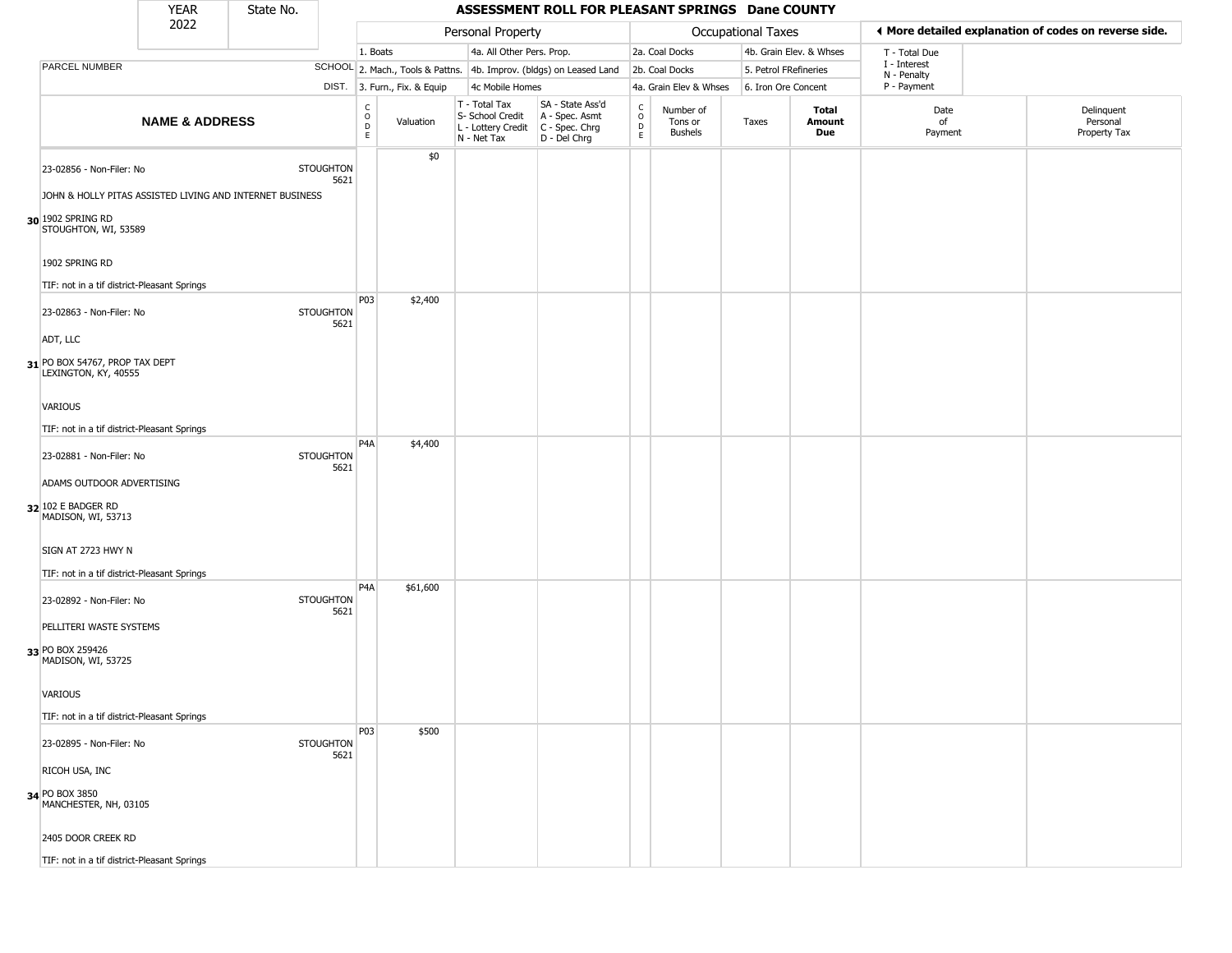|                                                               | <b>YEAR</b>               | State No.                                            |                          |                                |                              |                                                                                         | ASSESSMENT ROLL FOR PLEASANT SPRINGS Dane COUNTY                    |                                    |                                 |                       |                         |                             |                                                       |
|---------------------------------------------------------------|---------------------------|------------------------------------------------------|--------------------------|--------------------------------|------------------------------|-----------------------------------------------------------------------------------------|---------------------------------------------------------------------|------------------------------------|---------------------------------|-----------------------|-------------------------|-----------------------------|-------------------------------------------------------|
|                                                               | 2022                      |                                                      |                          |                                |                              | Personal Property                                                                       |                                                                     |                                    |                                 | Occupational Taxes    |                         |                             | ♦ More detailed explanation of codes on reverse side. |
|                                                               |                           |                                                      |                          | 1. Boats                       |                              | 4a. All Other Pers. Prop.                                                               |                                                                     |                                    | 2a. Coal Docks                  |                       | 4b. Grain Elev. & Whses | T - Total Due               |                                                       |
| PARCEL NUMBER                                                 |                           |                                                      |                          |                                |                              |                                                                                         | SCHOOL 2. Mach., Tools & Pattns. 4b. Improv. (bldgs) on Leased Land |                                    | 2b. Coal Docks                  | 5. Petrol FRefineries |                         | I - Interest<br>N - Penalty |                                                       |
|                                                               |                           |                                                      |                          |                                | DIST. 3. Furn., Fix. & Equip | 4c Mobile Homes                                                                         |                                                                     |                                    | 4a. Grain Elev & Whses          | 6. Iron Ore Concent   |                         | P - Payment                 |                                                       |
|                                                               | <b>NAME &amp; ADDRESS</b> |                                                      |                          | $\frac{c}{0}$<br>$\frac{D}{E}$ | Valuation                    | T - Total Tax<br>S- School Credit<br>L - Lottery Credit   C - Spec. Chrg<br>N - Net Tax | SA - State Ass'd<br>A - Spec. Asmt<br>$D - Del Chrg$                | $\frac{C}{2}$<br>$\circ$<br>D<br>E | Number of<br>Tons or<br>Bushels | Taxes                 | Total<br>Amount<br>Due  | Date<br>of<br>Payment       | Delinquent<br>Personal<br>Property Tax                |
| 23-02896 - Non-Filer: Yes                                     |                           |                                                      | <b>STOUGHTON</b><br>5621 | P03                            | \$200                        |                                                                                         |                                                                     |                                    |                                 |                       |                         |                             |                                                       |
| THE AMERICAN BOTTLING COMPANY                                 |                           |                                                      |                          |                                |                              |                                                                                         |                                                                     |                                    |                                 |                       |                         |                             |                                                       |
| 35 5301 LEGACY DR<br>PLANO, TX, 75024                         |                           |                                                      |                          |                                |                              |                                                                                         |                                                                     |                                    |                                 |                       |                         |                             |                                                       |
| <b>VARIOUS</b><br>TIF: not in a tif district-Pleasant Springs |                           |                                                      |                          |                                |                              |                                                                                         |                                                                     |                                    |                                 |                       |                         |                             |                                                       |
| 23-02898 - Non-Filer: Yes                                     |                           |                                                      | <b>STOUGHTON</b>         | P03                            | \$1,300                      |                                                                                         |                                                                     |                                    |                                 |                       |                         |                             |                                                       |
| DUN-RITE INSULATION                                           |                           |                                                      | 5621                     |                                |                              |                                                                                         |                                                                     |                                    |                                 |                       |                         |                             |                                                       |
| 36 2508 COUNTY HWY N<br>STOUGHTON, WI, 53589                  |                           |                                                      |                          |                                |                              |                                                                                         |                                                                     |                                    |                                 |                       |                         |                             |                                                       |
| 2508 COUNTY HWY N                                             |                           |                                                      |                          |                                |                              |                                                                                         |                                                                     |                                    |                                 |                       |                         |                             |                                                       |
| TIF: not in a tif district-Pleasant Springs                   |                           |                                                      |                          | P03                            | \$1,400                      |                                                                                         |                                                                     |                                    |                                 |                       |                         |                             |                                                       |
| 23-02901 - Non-Filer: Yes                                     |                           |                                                      | <b>STOUGHTON</b><br>5621 |                                |                              |                                                                                         |                                                                     |                                    |                                 |                       |                         |                             |                                                       |
| SMUCKER FOODSERVICE, INC                                      |                           |                                                      |                          |                                |                              |                                                                                         |                                                                     |                                    |                                 |                       |                         |                             |                                                       |
| 37 PO BOX 3576<br>CHICAGO, IL, 60654                          |                           |                                                      |                          |                                |                              |                                                                                         |                                                                     |                                    |                                 |                       |                         |                             |                                                       |
| 3165 SHADYSIDE DR                                             |                           |                                                      |                          |                                |                              |                                                                                         |                                                                     |                                    |                                 |                       |                         |                             |                                                       |
| TIF: not in a tif district-Pleasant Springs                   |                           |                                                      |                          |                                |                              |                                                                                         |                                                                     |                                    |                                 |                       |                         |                             |                                                       |
| 23-02902 - Non-Filer: No                                      |                           |                                                      | <b>STOUGHTON</b><br>5621 | P03                            | \$7,500                      |                                                                                         |                                                                     |                                    |                                 |                       |                         |                             |                                                       |
| <b>THOMAS PENA</b>                                            |                           | BASE CAMP RESORTS, LLC DBA BADGERLAND CAMPGROUND C/O |                          |                                |                              |                                                                                         |                                                                     |                                    |                                 |                       |                         |                             |                                                       |
| 38 2671 CIRCLE DR<br>STOUGHTON, WI, 53589                     |                           |                                                      |                          |                                |                              |                                                                                         |                                                                     |                                    |                                 |                       |                         |                             |                                                       |
| 2671 CIRCLE DR                                                |                           |                                                      |                          |                                |                              |                                                                                         |                                                                     |                                    |                                 |                       |                         |                             |                                                       |
| TIF: not in a tif district-Pleasant Springs                   |                           |                                                      |                          |                                |                              |                                                                                         |                                                                     |                                    |                                 |                       |                         |                             |                                                       |
| 23-02905 - Non-Filer: Yes                                     |                           |                                                      | STOUGHTON P03<br>5621    | P <sub>4</sub> A               | \$100<br>\$500               |                                                                                         |                                                                     |                                    |                                 |                       |                         |                             |                                                       |
| DES ENTERPRISES, LLC PLEASANT SPRINGS AUTO                    |                           |                                                      |                          |                                |                              |                                                                                         |                                                                     |                                    |                                 |                       |                         |                             |                                                       |
| 39 2731 COUNTY RD N<br>COTTAGE GROVE, WI, 53527               |                           |                                                      |                          |                                |                              |                                                                                         |                                                                     |                                    |                                 |                       |                         |                             |                                                       |
| 2731 COUNTY RD N                                              |                           |                                                      |                          |                                |                              |                                                                                         |                                                                     |                                    |                                 |                       |                         |                             |                                                       |
| TIF: not in a tif district-Pleasant Springs                   |                           |                                                      |                          |                                |                              |                                                                                         |                                                                     |                                    |                                 |                       |                         |                             |                                                       |
|                                                               |                           | <b>Parcel Total</b>                                  |                          |                                | \$600                        |                                                                                         |                                                                     |                                    |                                 |                       |                         |                             |                                                       |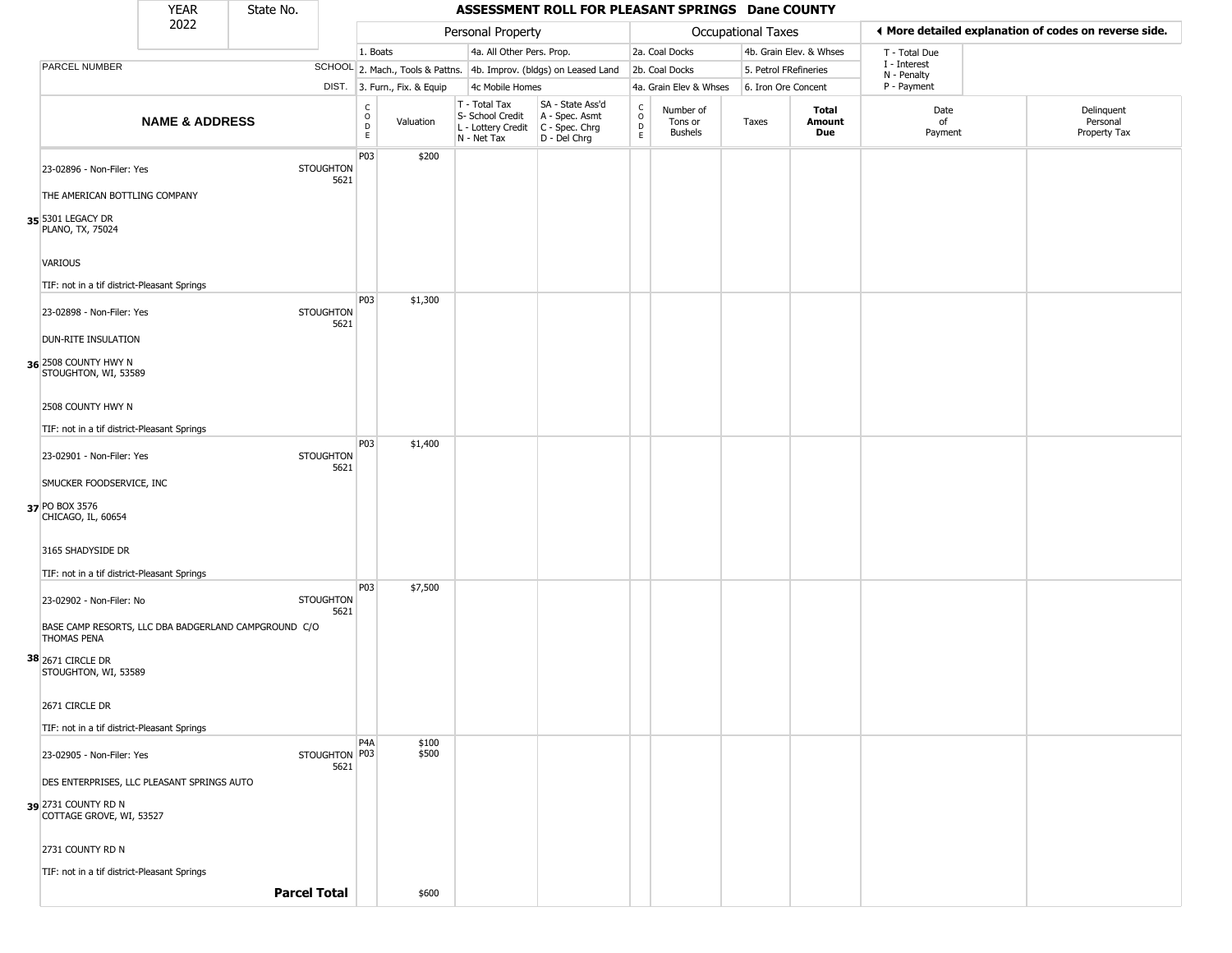|                                                      | <b>YEAR</b>               | State No.           |                                                          |                              |                                                                                         | ASSESSMENT ROLL FOR PLEASANT SPRINGS Dane COUNTY                    |                                                          |                                        |                     |                         |                             |                                                       |
|------------------------------------------------------|---------------------------|---------------------|----------------------------------------------------------|------------------------------|-----------------------------------------------------------------------------------------|---------------------------------------------------------------------|----------------------------------------------------------|----------------------------------------|---------------------|-------------------------|-----------------------------|-------------------------------------------------------|
|                                                      | 2022                      |                     |                                                          |                              | Personal Property                                                                       |                                                                     |                                                          |                                        | Occupational Taxes  |                         |                             | ◀ More detailed explanation of codes on reverse side. |
|                                                      |                           |                     |                                                          | 1. Boats                     | 4a. All Other Pers. Prop.                                                               |                                                                     |                                                          | 2a. Coal Docks                         |                     | 4b. Grain Elev. & Whses | T - Total Due               |                                                       |
| PARCEL NUMBER                                        |                           |                     |                                                          |                              |                                                                                         | SCHOOL 2. Mach., Tools & Pattns. 4b. Improv. (bldgs) on Leased Land |                                                          | 2b. Coal Docks                         |                     | 5. Petrol FRefineries   | I - Interest<br>N - Penalty |                                                       |
|                                                      |                           |                     |                                                          | DIST. 3. Furn., Fix. & Equip | 4c Mobile Homes                                                                         |                                                                     |                                                          | 4a. Grain Elev & Whses                 | 6. Iron Ore Concent |                         | P - Payment                 |                                                       |
|                                                      | <b>NAME &amp; ADDRESS</b> |                     | $\begin{smallmatrix} C \\ O \\ D \end{smallmatrix}$<br>E | Valuation                    | T - Total Tax<br>S- School Credit<br>L - Lottery Credit   C - Spec. Chrg<br>N - Net Tax | SA - State Ass'd<br>A - Spec. Asmt<br>$D - Del Chrg$                | $\begin{matrix} 0 \\ 0 \\ 0 \end{matrix}$<br>$\mathsf E$ | Number of<br>Tons or<br><b>Bushels</b> | Taxes               | Total<br>Amount<br>Due  | Date<br>of<br>Payment       | Delinquent<br>Personal<br>Property Tax                |
| 23-02906 - Non-Filer: Yes                            |                           | MCFARLAND P03       | P <sub>4</sub> A<br>3381                                 | \$100<br>\$140,900           |                                                                                         |                                                                     |                                                          |                                        |                     |                         |                             |                                                       |
| <b>FUN TIME BOUNCES</b>                              |                           |                     |                                                          |                              |                                                                                         |                                                                     |                                                          |                                        |                     |                         |                             |                                                       |
| 40 2955 MCCONNELL RD<br>STOUGHTON, WI, 53589         |                           |                     |                                                          |                              |                                                                                         |                                                                     |                                                          |                                        |                     |                         |                             |                                                       |
| 2955 MCCONNELL RD                                    |                           |                     |                                                          |                              |                                                                                         |                                                                     |                                                          |                                        |                     |                         |                             |                                                       |
| TIF: not in a tif district-Pleasant Springs          |                           |                     |                                                          |                              |                                                                                         |                                                                     |                                                          |                                        |                     |                         |                             |                                                       |
|                                                      |                           | <b>Parcel Total</b> |                                                          | \$141,000                    |                                                                                         |                                                                     |                                                          |                                        |                     |                         |                             |                                                       |
| 23-02907 - Non-Filer: No                             |                           | <b>STOUGHTON</b>    | P <sub>4</sub> A<br>5621                                 | \$95,900                     |                                                                                         |                                                                     |                                                          |                                        |                     |                         |                             |                                                       |
| DLL FINANCE, LLC                                     |                           |                     |                                                          |                              |                                                                                         |                                                                     |                                                          |                                        |                     |                         |                             |                                                       |
| $41$ 8001 BIRCHWOOD CT, STE C<br>JOHNSTON, IA, 50131 |                           |                     |                                                          |                              |                                                                                         |                                                                     |                                                          |                                        |                     |                         |                             |                                                       |
| 3165 SHADYSIDE DR                                    |                           |                     |                                                          |                              |                                                                                         |                                                                     |                                                          |                                        |                     |                         |                             |                                                       |
| TIF: not in a tif district-Pleasant Springs          |                           |                     |                                                          |                              |                                                                                         |                                                                     |                                                          |                                        |                     |                         |                             |                                                       |
| 23-02918 - Non-Filer: No                             |                           | <b>STOUGHTON</b>    | P <sub>4</sub> A<br>5621                                 | \$54,100                     |                                                                                         |                                                                     |                                                          |                                        |                     |                         |                             |                                                       |
| <b>SBA TOWERS X, LLC</b>                             |                           |                     |                                                          |                              |                                                                                         |                                                                     |                                                          |                                        |                     |                         |                             |                                                       |
| 428051 CONGRESS AVE<br>BOCA RATON, FL, 33487         |                           |                     |                                                          |                              |                                                                                         |                                                                     |                                                          |                                        |                     |                         |                             |                                                       |
| 2096 SPRING RD-TOWER                                 |                           |                     |                                                          |                              |                                                                                         |                                                                     |                                                          |                                        |                     |                         |                             |                                                       |
| TIF: not in a tif district-Pleasant Springs          |                           |                     | P <sub>4</sub> A                                         | \$8,700                      |                                                                                         |                                                                     |                                                          |                                        |                     |                         |                             |                                                       |
| 23-02920 - Non-Filer: No                             |                           | <b>STOUGHTON</b>    | 5621                                                     |                              |                                                                                         |                                                                     |                                                          |                                        |                     |                         |                             |                                                       |
| SPECTRASITE COMMUNICATIONS, INC                      |                           |                     |                                                          |                              |                                                                                         |                                                                     |                                                          |                                        |                     |                         |                             |                                                       |
| 43 PO BOX 723597<br>ATLANTA, GA, 31139               |                           |                     |                                                          |                              |                                                                                         |                                                                     |                                                          |                                        |                     |                         |                             |                                                       |
| 2209 RINDEN RD-TOWER                                 |                           |                     |                                                          |                              |                                                                                         |                                                                     |                                                          |                                        |                     |                         |                             |                                                       |
| TIF: not in a tif district-Pleasant Springs          |                           |                     |                                                          |                              |                                                                                         |                                                                     |                                                          |                                        |                     |                         |                             |                                                       |
| 23-02921 - Non-Filer: No                             |                           | <b>STOUGHTON</b>    | P03<br>5621                                              | \$9,600                      |                                                                                         |                                                                     |                                                          |                                        |                     |                         |                             |                                                       |
| DIRECTV, LLC C/O KROLL LLC                           |                           |                     |                                                          |                              |                                                                                         |                                                                     |                                                          |                                        |                     |                         |                             |                                                       |
| 44 PO BOX 2789<br>ADDISON, TX, 75001                 |                           |                     |                                                          |                              |                                                                                         |                                                                     |                                                          |                                        |                     |                         |                             |                                                       |
| <b>VARIOUS</b>                                       |                           |                     |                                                          |                              |                                                                                         |                                                                     |                                                          |                                        |                     |                         |                             |                                                       |
| TIF: not in a tif district-Pleasant Springs          |                           |                     |                                                          |                              |                                                                                         |                                                                     |                                                          |                                        |                     |                         |                             |                                                       |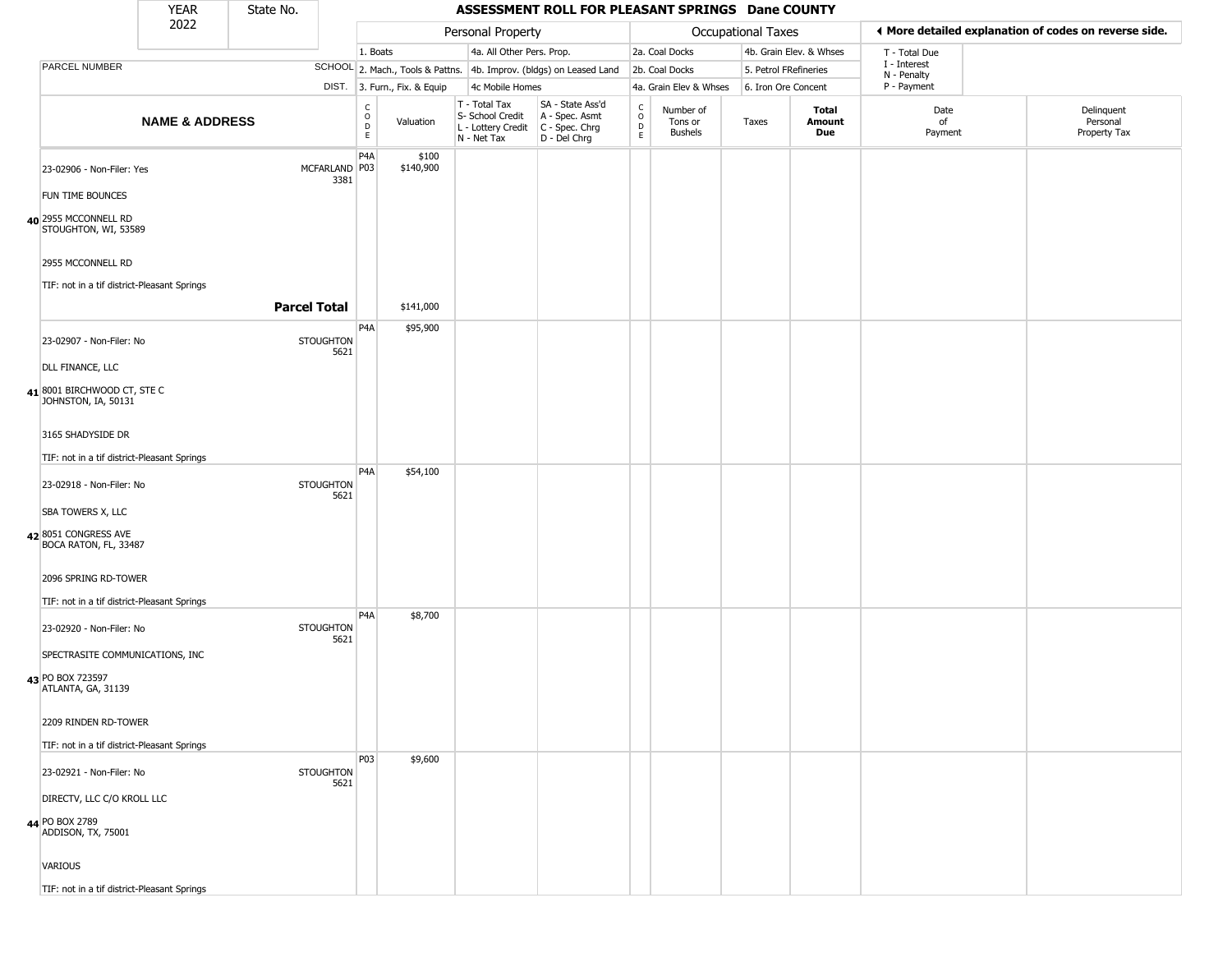|                      | <b>YEAR</b>                                                                              | State No. |                          |                              |                              |                                                                                       | ASSESSMENT ROLL FOR PLEASANT SPRINGS Dane COUNTY                    |                                          |                                        |                       |                         |                             |                                                       |
|----------------------|------------------------------------------------------------------------------------------|-----------|--------------------------|------------------------------|------------------------------|---------------------------------------------------------------------------------------|---------------------------------------------------------------------|------------------------------------------|----------------------------------------|-----------------------|-------------------------|-----------------------------|-------------------------------------------------------|
|                      | 2022                                                                                     |           |                          |                              |                              | Personal Property                                                                     |                                                                     |                                          |                                        | Occupational Taxes    |                         |                             | ◀ More detailed explanation of codes on reverse side. |
|                      |                                                                                          |           |                          | 1. Boats                     |                              | 4a. All Other Pers. Prop.                                                             |                                                                     |                                          | 2a. Coal Docks                         |                       | 4b. Grain Elev. & Whses | T - Total Due               |                                                       |
| PARCEL NUMBER        |                                                                                          |           |                          |                              |                              |                                                                                       | SCHOOL 2. Mach., Tools & Pattns. 4b. Improv. (bldgs) on Leased Land |                                          | 2b. Coal Docks                         | 5. Petrol FRefineries |                         | I - Interest<br>N - Penalty |                                                       |
|                      |                                                                                          |           |                          |                              | DIST. 3. Furn., Fix. & Equip | 4c Mobile Homes                                                                       |                                                                     |                                          | 4a. Grain Elev & Whses                 | 6. Iron Ore Concent   |                         | P - Payment                 |                                                       |
|                      | <b>NAME &amp; ADDRESS</b>                                                                |           |                          | $_{\rm o}^{\rm c}$<br>D<br>E | Valuation                    | T - Total Tax<br>S- School Credit<br>L - Lottery Credit C - Spec. Chrg<br>N - Net Tax | SA - State Ass'd<br>A - Spec. Asmt<br>D - Del Chrg                  | $\rm _o^C$<br>$\mathsf D$<br>$\mathsf E$ | Number of<br>Tons or<br><b>Bushels</b> | Taxes                 | Total<br>Amount<br>Due  | Date<br>of<br>Payment       | Delinquent<br>Personal<br>Property Tax                |
|                      | 23-02922 - Non-Filer: No                                                                 |           | <b>STOUGHTON</b><br>5621 | P03                          | \$300                        |                                                                                       |                                                                     |                                          |                                        |                       |                         |                             |                                                       |
| 45 PO BOX 2155       | STATE FARM MUTUAL AUTOMOBILE INS COMPANY TAX & COMPLIANCE<br>BLOOMINGTON, IL, 61702-2155 |           |                          |                              |                              |                                                                                       |                                                                     |                                          |                                        |                       |                         |                             |                                                       |
|                      | 2097 RIVER ESTATE LANE                                                                   |           |                          |                              |                              |                                                                                       |                                                                     |                                          |                                        |                       |                         |                             |                                                       |
|                      | TIF: not in a tif district-Pleasant Springs                                              |           |                          |                              |                              |                                                                                       |                                                                     |                                          |                                        |                       |                         |                             |                                                       |
|                      | 23-02923 - Non-Filer: Yes                                                                |           | <b>STOUGHTON</b><br>5621 | P <sub>4</sub> A             | \$30,900                     |                                                                                       |                                                                     |                                          |                                        |                       |                         |                             |                                                       |
| 46 8051 CONGRESS AVE | SBA STRUCTURERS, LLC<br>BOCA RATON, FL, 33487                                            |           |                          |                              |                              |                                                                                       |                                                                     |                                          |                                        |                       |                         |                             |                                                       |
|                      | 1652 DROTNING RD-TOWER                                                                   |           |                          |                              |                              |                                                                                       |                                                                     |                                          |                                        |                       |                         |                             |                                                       |
|                      | TIF: not in a tif district-Pleasant Springs                                              |           |                          |                              |                              |                                                                                       |                                                                     |                                          |                                        |                       |                         |                             |                                                       |
|                      | 23-02927 - Non-Filer: No                                                                 |           | <b>STOUGHTON</b><br>5621 | P03                          | \$100                        |                                                                                       |                                                                     |                                          |                                        |                       |                         |                             |                                                       |
| PITNEY BOWES, INC    |                                                                                          |           |                          |                              |                              |                                                                                       |                                                                     |                                          |                                        |                       |                         |                             |                                                       |
| TAMPA, FL, 33609     | 47 5310 CYPRESS CENTER DR, STE 110                                                       |           |                          |                              |                              |                                                                                       |                                                                     |                                          |                                        |                       |                         |                             |                                                       |
| VARIOUS              |                                                                                          |           |                          |                              |                              |                                                                                       |                                                                     |                                          |                                        |                       |                         |                             |                                                       |
|                      | TIF: not in a tif district-Pleasant Springs                                              |           |                          | P03                          | \$5,000                      |                                                                                       |                                                                     |                                          |                                        |                       |                         |                             |                                                       |
|                      | 23-02928 - Non-Filer: Yes                                                                |           | <b>STOUGHTON</b><br>5621 |                              |                              |                                                                                       |                                                                     |                                          |                                        |                       |                         |                             |                                                       |
| 48 PO BOX 80615      | WABASHA LEASING, LLC                                                                     |           |                          |                              |                              |                                                                                       |                                                                     |                                          |                                        |                       |                         |                             |                                                       |
|                      | INDIANAPOLIS, IN, 46280                                                                  |           |                          |                              |                              |                                                                                       |                                                                     |                                          |                                        |                       |                         |                             |                                                       |
| VARIOUS              |                                                                                          |           |                          |                              |                              |                                                                                       |                                                                     |                                          |                                        |                       |                         |                             |                                                       |
|                      | TIF: not in a tif district-Pleasant Springs                                              |           |                          |                              |                              |                                                                                       |                                                                     |                                          |                                        |                       |                         |                             |                                                       |
|                      | 23-02929 - Non-Filer: Yes                                                                |           | STOUGHTON<br>5621        | P03                          | \$400                        |                                                                                       |                                                                     |                                          |                                        |                       |                         |                             |                                                       |
|                      | GREAT LAKES COCA-COLA DISTRIBUTION, LLC                                                  |           |                          |                              |                              |                                                                                       |                                                                     |                                          |                                        |                       |                         |                             |                                                       |
| ROSEMONT, IL, 60018  | 49 6250 N RIVER RD, STE 9000                                                             |           |                          |                              |                              |                                                                                       |                                                                     |                                          |                                        |                       |                         |                             |                                                       |
| 1929 SKYLINE DR      |                                                                                          |           |                          |                              |                              |                                                                                       |                                                                     |                                          |                                        |                       |                         |                             |                                                       |

TIF: not in a tif district-Pleasant Springs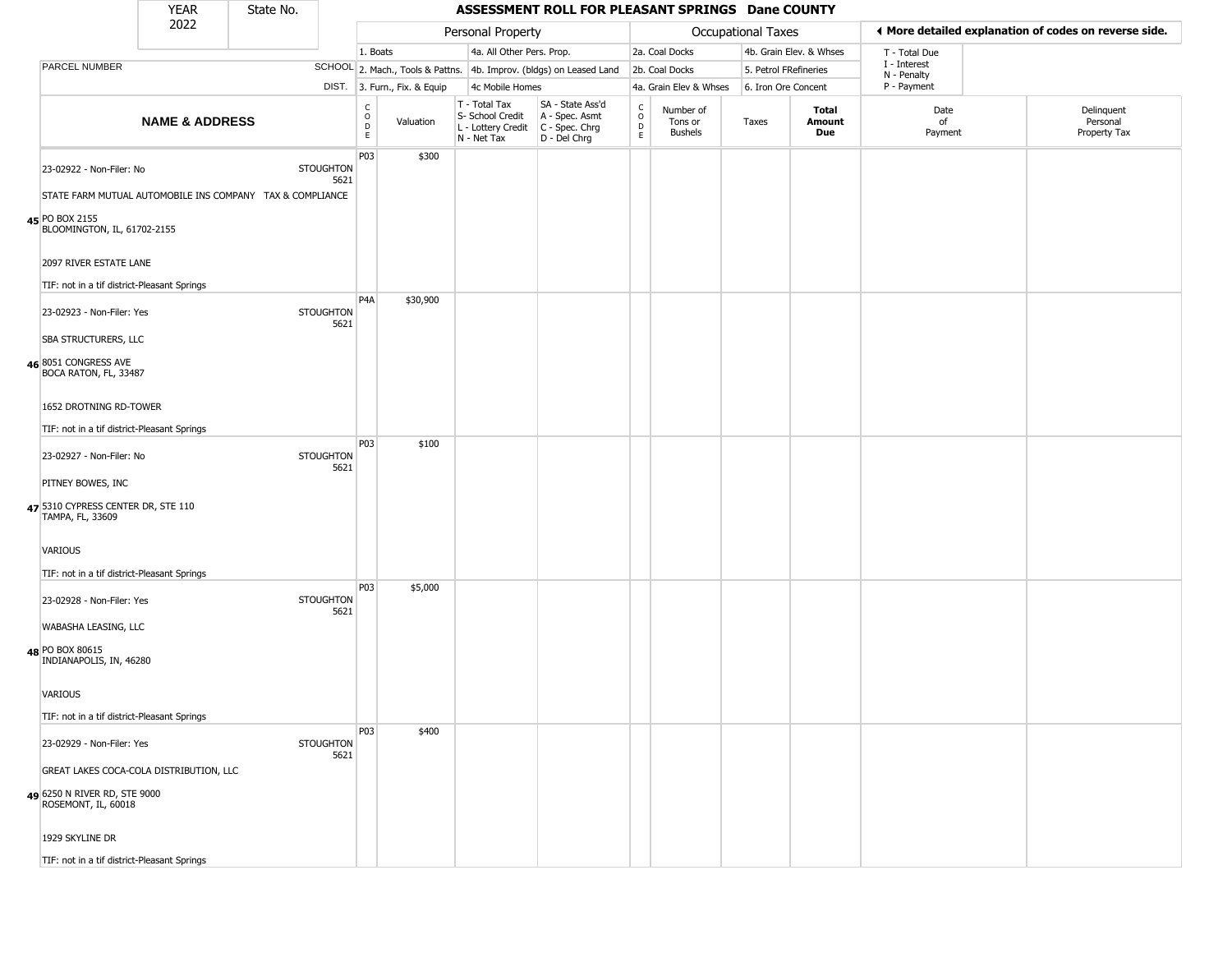|                                                     | <b>YEAR</b>               | State No.                                                 |                                                 |                              |                                                  | ASSESSMENT ROLL FOR PLEASANT SPRINGS Dane COUNTY                                          |                              |                                        |                           |                         |                             |                                                       |
|-----------------------------------------------------|---------------------------|-----------------------------------------------------------|-------------------------------------------------|------------------------------|--------------------------------------------------|-------------------------------------------------------------------------------------------|------------------------------|----------------------------------------|---------------------------|-------------------------|-----------------------------|-------------------------------------------------------|
|                                                     | 2022                      |                                                           |                                                 |                              | Personal Property                                |                                                                                           |                              |                                        | <b>Occupational Taxes</b> |                         |                             | I More detailed explanation of codes on reverse side. |
|                                                     |                           |                                                           |                                                 | 1. Boats                     |                                                  | 4a. All Other Pers. Prop.                                                                 |                              | 2a. Coal Docks                         |                           | 4b. Grain Elev. & Whses | T - Total Due               |                                                       |
| PARCEL NUMBER                                       |                           |                                                           |                                                 |                              |                                                  | SCHOOL 2. Mach., Tools & Pattns. 4b. Improv. (bldgs) on Leased Land                       |                              | 2b. Coal Docks                         | 5. Petrol FRefineries     |                         | I - Interest<br>N - Penalty |                                                       |
|                                                     |                           |                                                           |                                                 | DIST. 3. Furn., Fix. & Equip | 4c Mobile Homes                                  |                                                                                           |                              | 4a. Grain Elev & Whses                 | 6. Iron Ore Concent       |                         | P - Payment                 |                                                       |
|                                                     | <b>NAME &amp; ADDRESS</b> |                                                           | $\begin{array}{c} C \\ O \\ D \\ E \end{array}$ | Valuation                    | T - Total Tax<br>S- School Credit<br>N - Net Tax | SA - State Ass'd<br>A - Spec. Asmt<br>L - Lottery Credit   C - Spec. Chrg<br>D - Del Chrg | $_{\rm o}^{\rm c}$<br>D<br>E | Number of<br>Tons or<br><b>Bushels</b> | Taxes                     | Total<br>Amount<br>Due  | Date<br>of<br>Payment       | Delinquent<br>Personal<br>Property Tax                |
| 23-02930 - Non-Filer: Yes                           |                           | <b>STOUGHTON</b>                                          | P03<br>5621                                     | \$600                        |                                                  |                                                                                           |                              |                                        |                           |                         |                             |                                                       |
| PLEASANT SPRINGS APPLE ORCHARD                      |                           |                                                           |                                                 |                              |                                                  |                                                                                           |                              |                                        |                           |                         |                             |                                                       |
| 50 2722 WILLIAMS DR<br>STOUGHTON, WI, 53589         |                           |                                                           |                                                 |                              |                                                  |                                                                                           |                              |                                        |                           |                         |                             |                                                       |
| 2722 WILLIAMS DR                                    |                           |                                                           |                                                 |                              |                                                  |                                                                                           |                              |                                        |                           |                         |                             |                                                       |
| TIF: not in a tif district-Pleasant Springs         |                           |                                                           |                                                 |                              |                                                  |                                                                                           |                              |                                        |                           |                         |                             |                                                       |
| 23-02931 - Non-Filer: No                            |                           | <b>STOUGHTON</b>                                          | <b>P03</b><br>5621                              | \$2,000                      |                                                  |                                                                                           |                              |                                        |                           |                         |                             |                                                       |
| <b>BROOK FURNITURE RENTAL INC</b>                   |                           |                                                           |                                                 |                              |                                                  |                                                                                           |                              |                                        |                           |                         |                             |                                                       |
| 51 100 N FIELD DR STE 220<br>LAKE FOREST, IL, 60045 |                           |                                                           |                                                 |                              |                                                  |                                                                                           |                              |                                        |                           |                         |                             |                                                       |
| VARIOUS                                             |                           |                                                           |                                                 |                              |                                                  |                                                                                           |                              |                                        |                           |                         |                             |                                                       |
| TIF: not in a tif district-Pleasant Springs NA 2    |                           |                                                           |                                                 |                              |                                                  |                                                                                           |                              |                                        |                           |                         |                             |                                                       |
| 23-02932 - Non-Filer: No                            |                           | <b>STOUGHTON</b>                                          | P <sub>4</sub> A<br>5621                        | \$600                        |                                                  |                                                                                           |                              |                                        |                           |                         |                             |                                                       |
| <b>COMPANY</b>                                      |                           | WASTE MANAGEMENT OF WISCONSIN, INC. C/O MARVIN F POER AND |                                                 |                              |                                                  |                                                                                           |                              |                                        |                           |                         |                             |                                                       |
| 52 PO BOX 802206<br>DALLAS, TX, 75380-2206          |                           |                                                           |                                                 |                              |                                                  |                                                                                           |                              |                                        |                           |                         |                             |                                                       |
| VARIOUS                                             |                           |                                                           |                                                 |                              |                                                  |                                                                                           |                              |                                        |                           |                         |                             |                                                       |
| TIF: not in a tif district-Pleasant Springs NA 2    |                           |                                                           |                                                 |                              |                                                  |                                                                                           |                              |                                        |                           |                         |                             |                                                       |
| 23-02933 - Non-Filer: No                            |                           | <b>STOUGHTON</b>                                          | <b>P03</b><br>5621                              | \$17,300                     |                                                  |                                                                                           |                              |                                        |                           |                         |                             |                                                       |
| GORDON FLESCH COMPANY, INC GFC LEASING              |                           |                                                           |                                                 |                              |                                                  |                                                                                           |                              |                                        |                           |                         |                             |                                                       |
| 53 2675 RESEARCH PARK DR<br>MADISON, WI, 53711      |                           |                                                           |                                                 |                              |                                                  |                                                                                           |                              |                                        |                           |                         |                             |                                                       |
| 3162 COUNTY HWY B                                   |                           |                                                           |                                                 |                              |                                                  |                                                                                           |                              |                                        |                           |                         |                             |                                                       |
| TIF: not in a tif district-Pleasant Springs NA 2    |                           |                                                           |                                                 |                              |                                                  |                                                                                           |                              |                                        |                           |                         |                             |                                                       |
| 23-02934 - Non-Filer: No                            |                           | <b>STOUGHTON</b>                                          | <b>P03</b><br>5621                              | \$2,900                      |                                                  |                                                                                           |                              |                                        |                           |                         |                             |                                                       |
| <b>GREATAMERICA FINANCIAL SERVICES CORP</b>         |                           |                                                           |                                                 |                              |                                                  |                                                                                           |                              |                                        |                           |                         |                             |                                                       |
| 54 625 1ST SE STE 800<br>CEDAR RAPIDS, IA, 52401    |                           |                                                           |                                                 |                              |                                                  |                                                                                           |                              |                                        |                           |                         |                             |                                                       |
| 2354 COUNTY HWY N                                   |                           |                                                           |                                                 |                              |                                                  |                                                                                           |                              |                                        |                           |                         |                             |                                                       |
| TIF: not in a tif district-Pleasant Springs NA 2    |                           |                                                           |                                                 |                              |                                                  |                                                                                           |                              |                                        |                           |                         |                             |                                                       |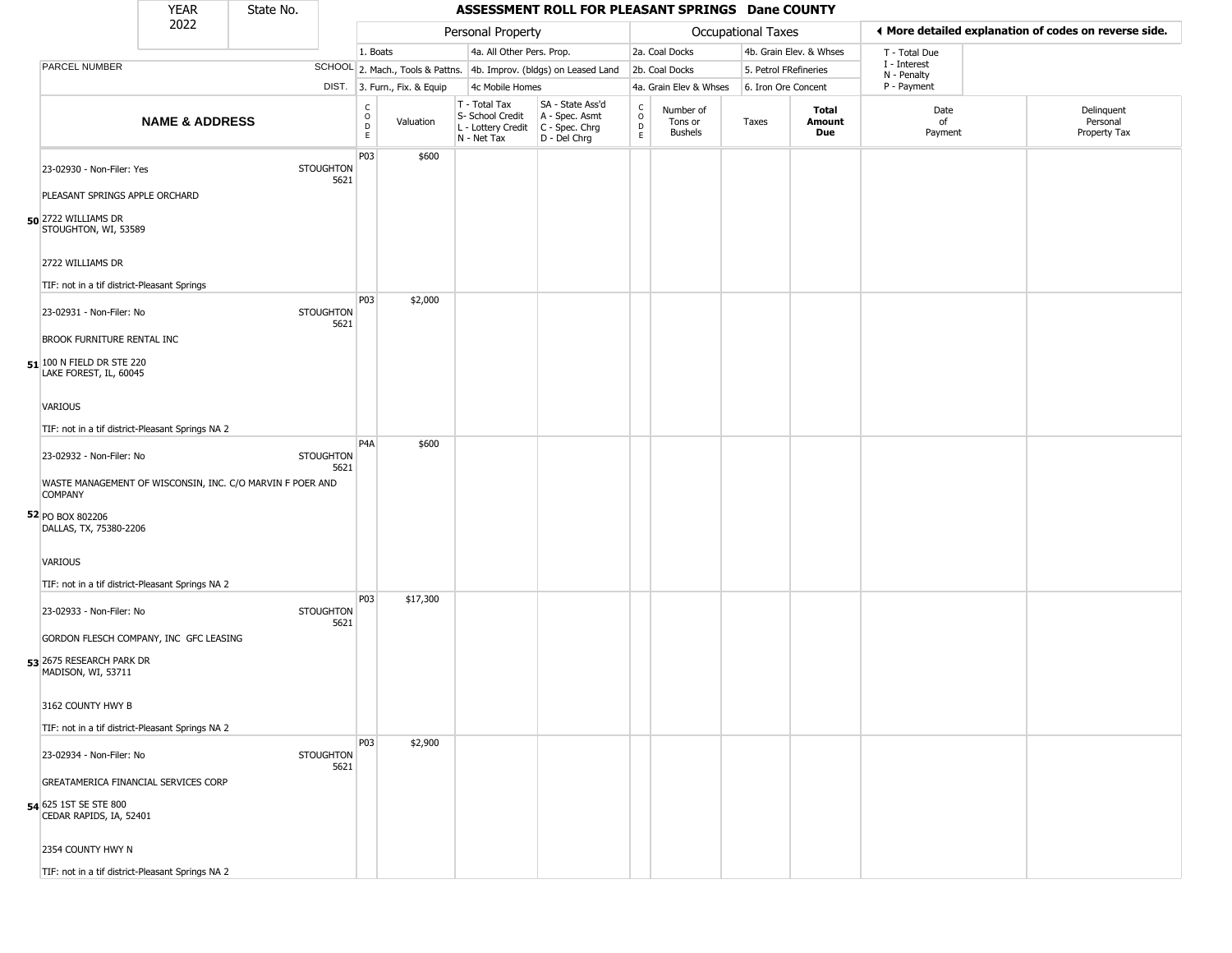|                                                    | <b>YEAR</b>               | State No.     |                          |                        |                              |                                                                        | ASSESSMENT ROLL FOR PLEASANT SPRINGS Dane COUNTY                     |                                                            |                                        |                    |                               |                             |                                                       |
|----------------------------------------------------|---------------------------|---------------|--------------------------|------------------------|------------------------------|------------------------------------------------------------------------|----------------------------------------------------------------------|------------------------------------------------------------|----------------------------------------|--------------------|-------------------------------|-----------------------------|-------------------------------------------------------|
|                                                    | 2022                      |               |                          |                        |                              | Personal Property                                                      |                                                                      |                                                            |                                        | Occupational Taxes |                               |                             | ◀ More detailed explanation of codes on reverse side. |
|                                                    |                           |               |                          | 1. Boats               |                              | 4a. All Other Pers. Prop.                                              |                                                                      |                                                            | 2a. Coal Docks                         |                    | 4b. Grain Elev. & Whses       | T - Total Due               |                                                       |
| PARCEL NUMBER                                      |                           |               |                          |                        |                              |                                                                        | SCHOOL 2. Mach., Tools & Pattns. 4b. Improv. (bldgs) on Leased Land  |                                                            | 2b. Coal Docks                         |                    | 5. Petrol FRefineries         | I - Interest<br>N - Penalty |                                                       |
|                                                    |                           |               |                          |                        | DIST. 3. Furn., Fix. & Equip | 4c Mobile Homes                                                        |                                                                      |                                                            | 4a. Grain Elev & Whses                 |                    | 6. Iron Ore Concent           | P - Payment                 |                                                       |
|                                                    | <b>NAME &amp; ADDRESS</b> |               |                          | C<br>$\circ$<br>D<br>E | Valuation                    | T - Total Tax<br>S- School Credit<br>L - Lottery Credit<br>N - Net Tax | SA - State Ass'd<br>A - Spec. Asmt<br>C - Spec. Chrg<br>D - Del Chrq | $\begin{smallmatrix} C\\ O\\ O\\ D \end{smallmatrix}$<br>E | Number of<br>Tons or<br><b>Bushels</b> | Taxes              | <b>Total</b><br>Amount<br>Due | Date<br>of<br>Payment       | Delinguent<br>Personal<br>Property Tax                |
| 23-02935 - Non-Filer: No                           |                           |               | <b>STOUGHTON</b><br>5621 | P03                    | \$4,800                      |                                                                        |                                                                      |                                                            |                                        |                    |                               |                             |                                                       |
| LYTX, INC.                                         |                           |               |                          |                        |                              |                                                                        |                                                                      |                                                            |                                        |                    |                               |                             |                                                       |
| 55 PO BOX 80615<br>INDIANAPOLIS, IN, 46280         |                           |               |                          |                        |                              |                                                                        |                                                                      |                                                            |                                        |                    |                               |                             |                                                       |
| 2723 COUNTY HWY N                                  |                           |               |                          |                        |                              |                                                                        |                                                                      |                                                            |                                        |                    |                               |                             |                                                       |
| TIF: not in a tif district-Pleasant Springs NA 2   |                           |               |                          |                        |                              |                                                                        |                                                                      |                                                            |                                        |                    |                               |                             |                                                       |
| 23-02936 - Non-Filer: No                           |                           |               | <b>STOUGHTON</b><br>5621 | P <sub>4</sub> A       | \$5,000                      |                                                                        |                                                                      |                                                            |                                        |                    |                               |                             |                                                       |
| THE COCA-COLA COMPANY FOUNTAIN PROPERTY TAX -NAT 8 |                           |               |                          |                        |                              |                                                                        |                                                                      |                                                            |                                        |                    |                               |                             |                                                       |
| 56 PO BOX 1734<br>ATLANTA, GA, 30301               |                           |               |                          |                        |                              |                                                                        |                                                                      |                                                            |                                        |                    |                               |                             |                                                       |
| <b>VARIOUS</b>                                     |                           |               |                          |                        |                              |                                                                        |                                                                      |                                                            |                                        |                    |                               |                             |                                                       |
| TIF: not in a tif district-Pleasant Springs NA 2   |                           |               |                          |                        |                              |                                                                        |                                                                      |                                                            |                                        |                    |                               |                             |                                                       |
| NO. OF PARCELS 56                                  |                           | <b>TOTALS</b> |                          |                        | 1,585,600.00                 |                                                                        |                                                                      |                                                            |                                        |                    |                               |                             |                                                       |